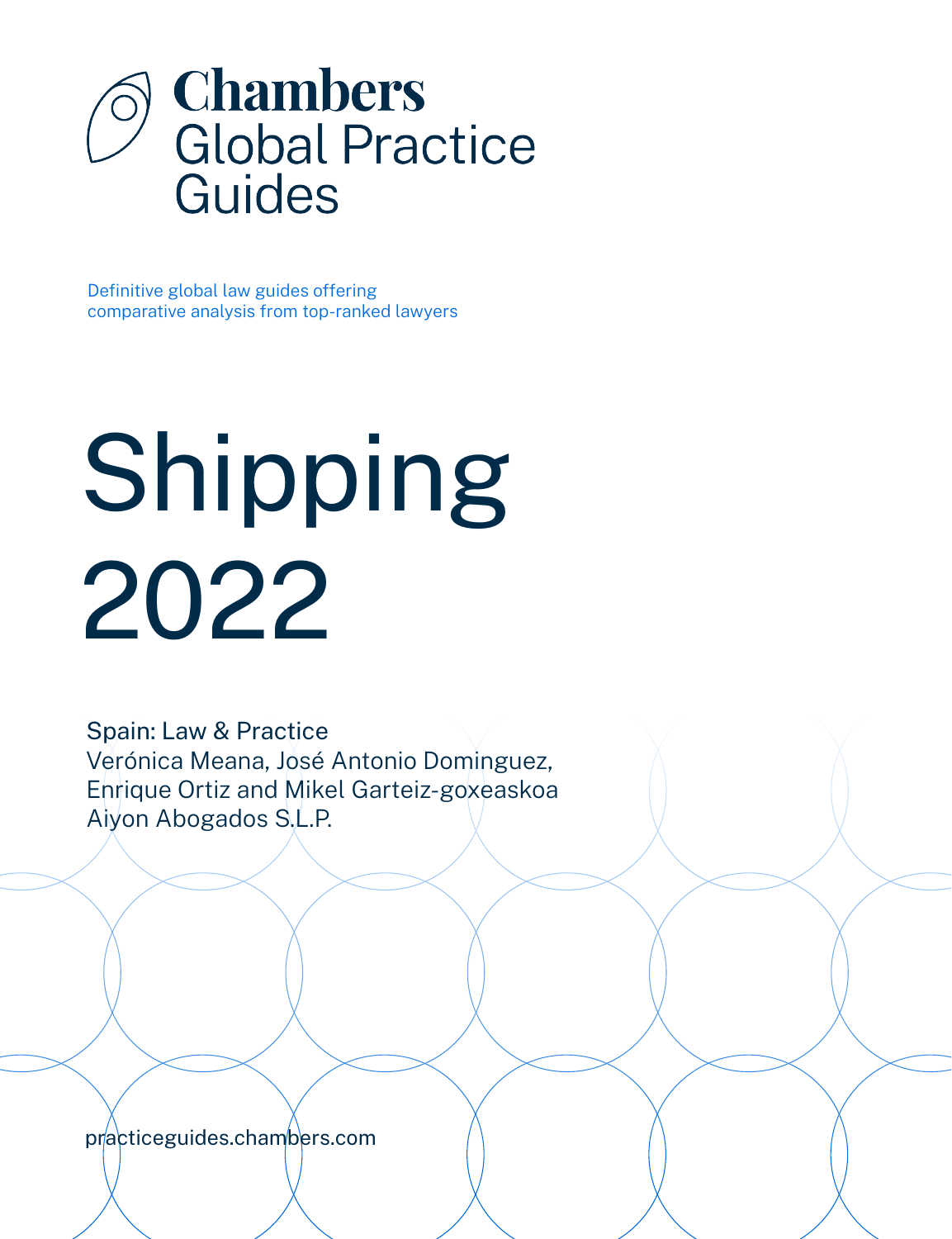## **SPAIN**

France

 $\textcircled{3}^{\circ}$  $\mathcal{Q}$ 

Portugal Madrid

**Spain**

## Law and Practice

*Contributed by: Verónica Meana, José Antonio Dominguez, Enrique Ortiz and Mikel Garteiz-goxeaskoa Aiyon Abogados S.L.P. [see p.22](#page-21-0)*

## **CONTENTS**

|     | 1. Maritime and Shipping Legislation and                                |      |
|-----|-------------------------------------------------------------------------|------|
|     | Regulation                                                              | p.4  |
| 1.1 | Domestic Laws Establishing the Authorities of                           |      |
|     | the Maritime and Shipping Courts                                        | p.4  |
| 1.2 | Port State Control                                                      | p.4  |
| 1.3 | Domestic Legislation Applicable to Ship<br>Registration                 | p.5  |
| 1.4 | Requirements for Ownership of Vessels                                   | p.5  |
| 1.5 | Temporary Registration of Vessels                                       | p.6  |
| 1.6 | Registration of Mortgages                                               | D.6  |
| 1.7 | Ship Ownership and Mortgages Registry                                   | p.6  |
|     | 2. Marine Casualties and Owners' Liability                              | p.6  |
| 2.1 | International Conventions: Pollution and Wreck<br>Removal               | p.6  |
| 2.2 | International Conventions: Collision and Salvage p.7                    |      |
| 2.3 | 1976 Convention on Limitation of Liability for<br>Maritime Claims       | p.7  |
| 2.4 | Procedure and Requirements for Establishing<br>a Limitation Fund        | p.7  |
|     | 3. Cargo Claims                                                         | p.7  |
| 3.1 | <b>Bills of Lading</b>                                                  | D.7  |
| 3.2 | Title to Sue on a Bill of Lading                                        | p.8  |
| 3.3 | Ship-Owners' Liability and Limitation of Liability<br>for Cargo Damages | p.8  |
| 3.4 | Misdeclaration of Cargo                                                 | p.8  |
| 3.5 | Time Bar for Filing Claims for Damaged or<br>Lost Cargo                 | p.8  |
|     | 4. Maritime Liens and Ship Arrests                                      | p.8  |
| 4.1 | <b>Ship Arrests</b>                                                     | p.8  |
| 4.2 | Maritime Liens                                                          | p.9  |
| 4.3 | Liability in Personam for Owners or Demise                              |      |
|     | Charterers                                                              | p.10 |
| 4.4 | <b>Unpaid Bunkers</b>                                                   | p.10 |

| 4.5 | Arresting a Vessel                                                                                                      | p.11 |
|-----|-------------------------------------------------------------------------------------------------------------------------|------|
| 4.6 | Arresting Bunkers and Freight                                                                                           | p.11 |
| 4.7 | <b>Sister-Ship Arrest</b>                                                                                               | p.11 |
| 4.8 | Other Ways of Obtaining Attachment Orders                                                                               | p.11 |
| 4.9 | Releasing an Arrested Vessel                                                                                            | p.12 |
|     | 4.10 Procedure for the Judicial Sale of Arrested<br><b>Ships</b>                                                        | p.12 |
|     | 4.11 Insolvency Laws Applied by Maritime Courts                                                                         | p.13 |
|     | 4.12 Damages in the Event of Wrongful Arrest of a<br>Vessel                                                             | p.13 |
|     | 5. Passenger Claims                                                                                                     | p.14 |
| 5.1 | Laws and Conventions Applicable to the<br><b>Resolution of Passenger Claims</b>                                         | p.14 |
| 6.1 | 6. Enforcement of Law and Jurisdiction and<br><b>Arbitration Clauses</b><br>Enforcement of Law and Jurisdiction Clauses | p.15 |
|     | Stated in Bills of Lading                                                                                               | p.15 |
| 6.2 | Enforcement of Law and Arbitration Clauses<br>Incorporated into a Bill of Lading                                        | p.16 |
| 6.3 | New York Convention on the Recognition and<br>Enforcement of Foreign Arbitral Awards                                    | p.17 |
| 6.4 | Arrest of Vessels Subject to Foreign Arbitration<br>or Jurisdiction                                                     | p.17 |
| 6.5 | <b>Domestic Arbitration Institutes</b>                                                                                  | p.17 |
| 6.6 | Remedies where Proceedings are<br>Commenced in Breach of Foreign Jurisdiction<br>or Arbitration Clauses                 | p.17 |
|     | 7. Ship-Owner's Income Tax Relief                                                                                       | p.18 |
| 7.1 | Exemptions or Tax Reliefs on the Income of a<br><b>Ship-Owner's Companies</b>                                           | p.18 |
|     |                                                                                                                         |      |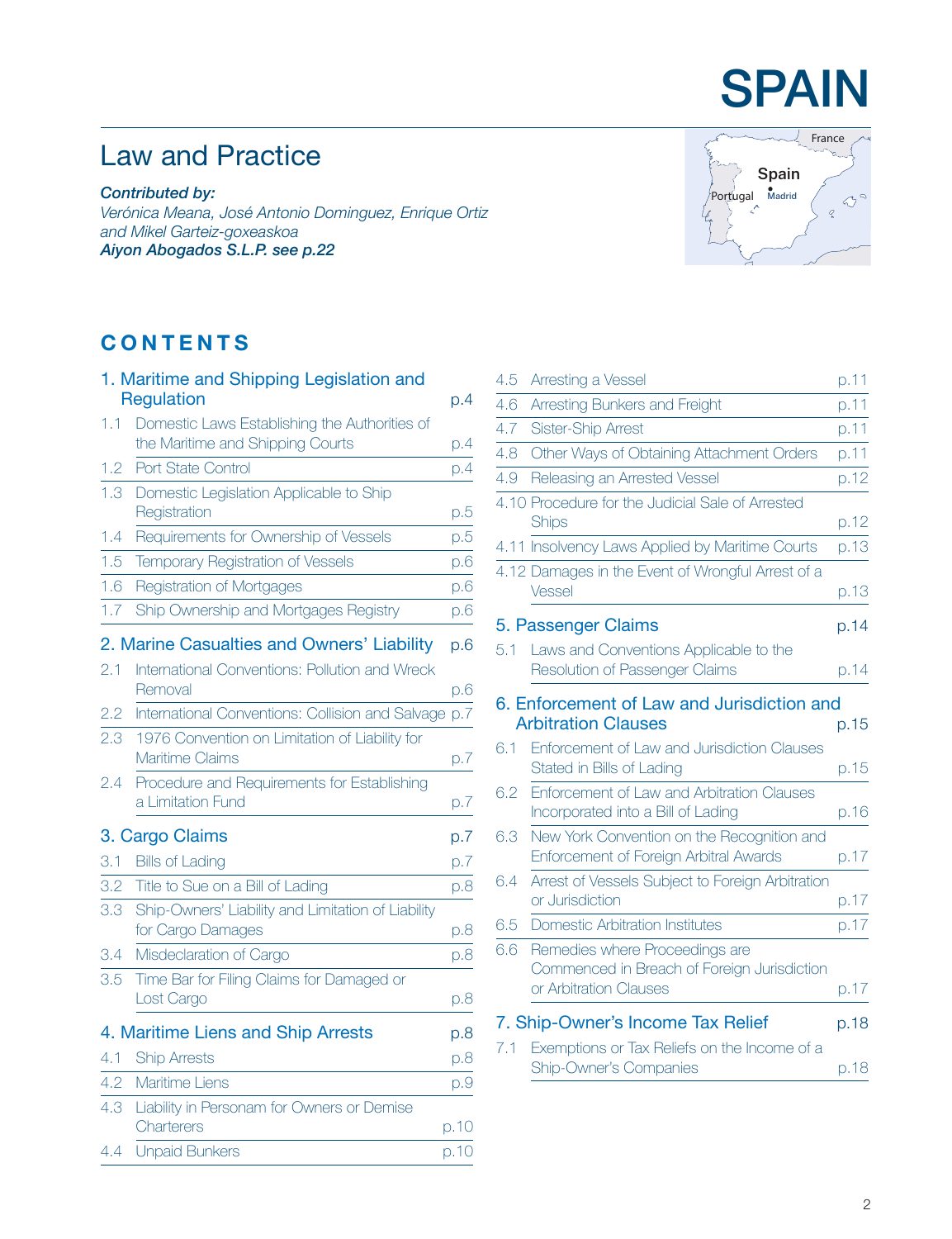| 8. Implications of the Coronavirus<br>Pandemic |                                                       |      |
|------------------------------------------------|-------------------------------------------------------|------|
|                                                | 8.1 COVID-19-Related Restrictions on Maritime         |      |
|                                                | Activities                                            | p.19 |
|                                                | 8.2 Non-performance of a Shipping Contract            | p.19 |
|                                                | 8.3 Enforcement of the "IMO 2020" Rule Relating       |      |
|                                                | to Limitation on the Sulphur Content of Fuel Oil p.20 |      |
|                                                | 8.4 Trade Sanctions                                   |      |

#### [9. Additional Maritime or Shipping Issues](#page-19-0) p.20

| 9.1 Other Jurisdiction-Specific Shipping and |      |
|----------------------------------------------|------|
| Maritime Issues                              | p.20 |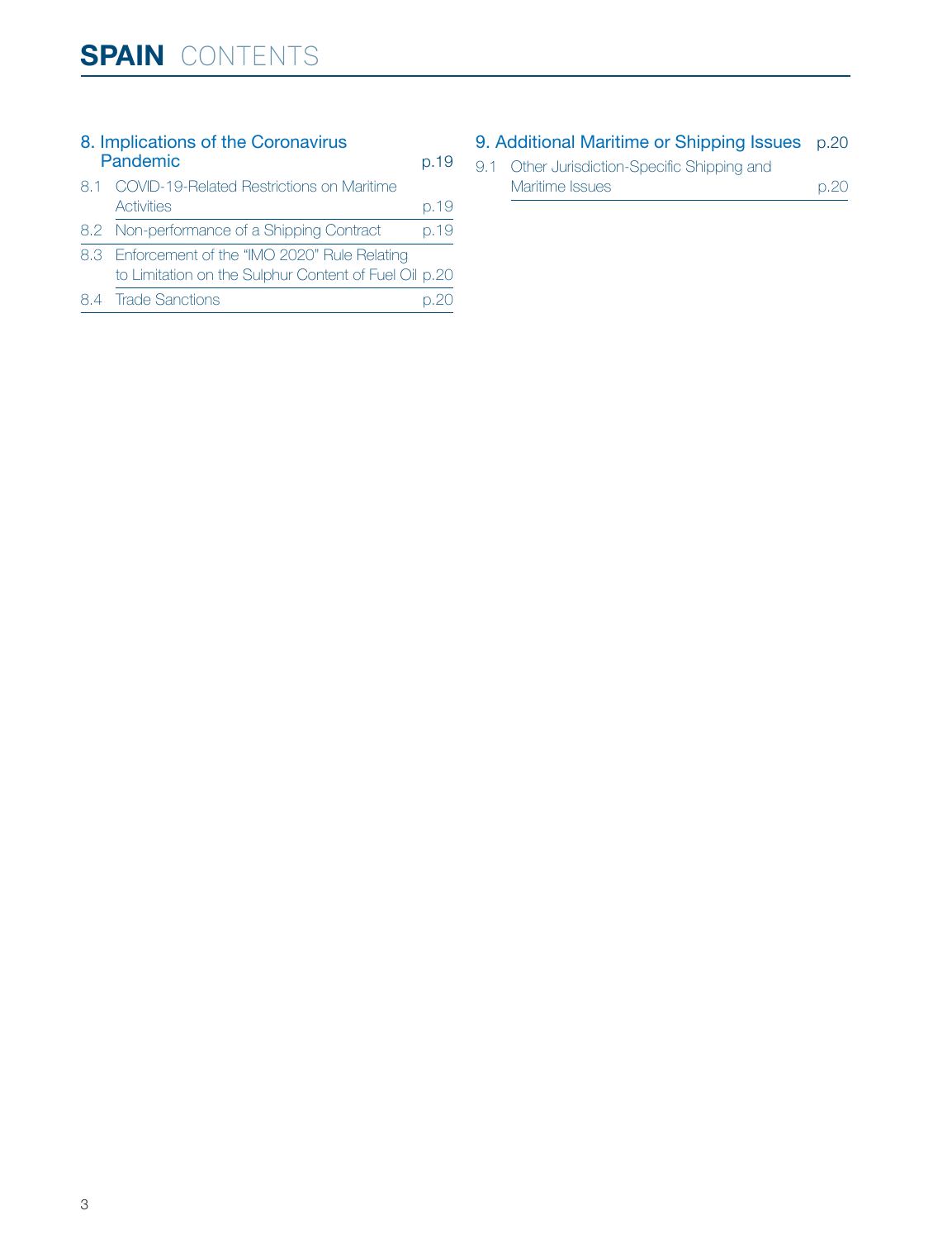<span id="page-3-0"></span>*Contributed by: Verónica Meana, José Antonio Dominguez, Enrique Ortiz and Mikel Garteiz-goxeaskoa, Aiyon Abogados S.L.P.* 

#### **1. MARITIME AND SHIPPING LEGISLATION AND REGULATION**

#### **1.1 Domestic Laws Establishing the Authorities of the Maritime and Shipping Courts**

Spain does not have exclusive courts specialised in maritime and shipping matters.

Within the Spanish Civil jurisdiction there are, however, two types of courts: First Instance Courts and Mercantile Courts. All maritime and shipping matters are to be adjudged by the Mercantile Courts. Following the Law of the Judiciary Power, Article 86 ter paragraph 6.c), Mercantile Courts have exclusive competence over those claims relative to the application of Maritime Law and other mercantile matters (including corporate law, insolvency law, carriage in general, etc).

Consequently, if a claim that involves the application of Maritime Law is filed before a First Instance Court, the Respondent may challenge its competence. Likewise, the Court also has ex officio powers to reject the matter.

Common claims filed before the Mercantile Courts are cargo claims, collisions, claims arising from ship construction or repair contracts, contractual disputes, stevedore damages to the ship or the cargo and insurance disputes. Ship arrest is also a common application dealt by Mercantile Courts.

Salvage and emergency towing claims, however, may be heard before the Maritime Arbitration Conseil (an administrative body) if there is an agreement for that between salvors and shipowners. In the absence of such an agreement and, following the Second Additional Disposition of the Spanish Shipping Act 2014 (SSA), Mercantile Courts would also have jurisdiction for salvage and emergency towing claims. It should be noted that, until the Maritime Arbitration Conseil's Regulation is enacted, the Conseil's functions will be exercised by the Central Maritime Courts (an Army body).

Claims related to labour issues, such as seafarers' claims related to their employment contract, labour rights, personal injury affecting crew and others, are subject to the jurisdiction of Labour Courts according to Article 9.5 of the Law of the Judiciary Power.

Cases concerning marine sanctioning proceedings derived from breach of maritime regulations (the International Convention for the Safety of Life at Sea (SOLAS), the International Convention for the Prevention of Pollution from Ships (MARPOL), etc), port dues and/or against the Spanish Maritime Administration are subject to the Contentious Administrative Courts following Article 9.4. of the Organic Law of the Judiciary Power.

#### **1.2 Port State Control**

Royal Decree 1737/2010, of December 23rd, approves the Regulation that establishes the inspections of foreign vessels in Spanish Ports. These inspections are carried out to ensure compliance with International and European Conventions and Regulations for the safety of life at sea, marine and environmental protection, and life and work standards for seafarers, all within the frame of the Memorandum of Understanding of Paris (the Paris MOU).

The competent authority for foreign vessel inspections is the Ministry of Development through the Harbour Master Offices in each port.

Groundings and wreck removal outside internal waters are also subject to the powers of the Ministry of Development through the Harbour Master Offices, whereas grounding and wreck removal within internal waters are subject to the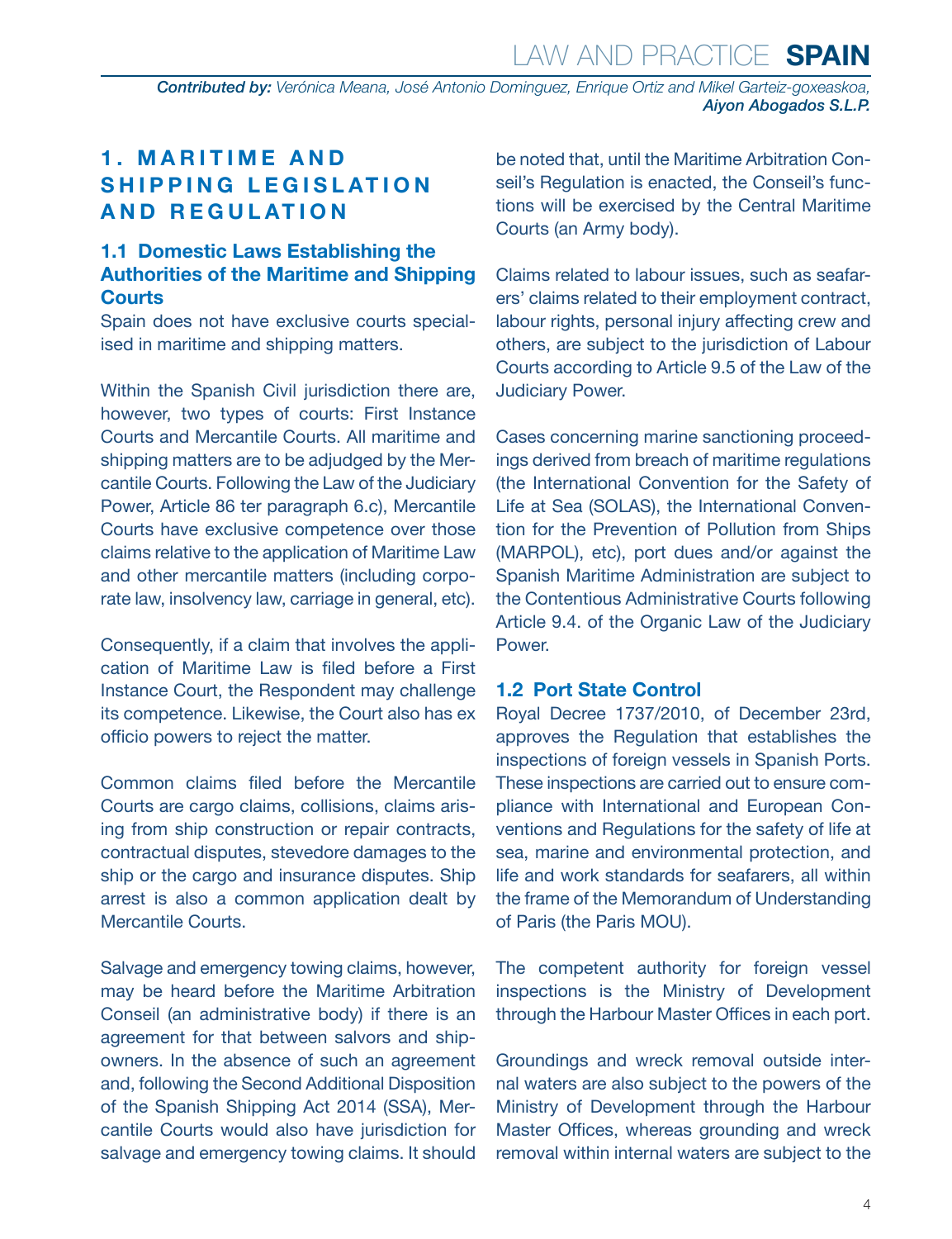<span id="page-4-0"></span>*Contributed by: Verónica Meana, José Antonio Dominguez, Enrique Ortiz and Mikel Garteiz-goxeaskoa, Aiyon Abogados S.L.P.* 

relevant Port Authority. In both cases, the competent authorities have the power to request salvage or wreck-removal operations to the owner or its insurer. If owners or insurers do not comply with this request, the competent authorities are empowered either to sink the vessel or remove the wreck, all at the owners'/insurers' expense, without the possibility to claim limitation of liability. Authorities would have a lien on the recovered property and can sell it to recover the costs incurred.

In order to prevent marine pollution, the Harbour Masters and Port Authorities are empowered to visit, inspect and arrest vessels within Spanish jurisdictional waters and to initiate judicial actions or any other action they deem necessary to protect the environment.

As a State party to the International Convention on Oil Pollution Preparedness, Response and Co-operation (OPRC) 1990, Spain has developed the National Marine Response Plan and the National Shore Protection Plan to prevent and fight pollution at sea and on shore under the powers of the Ministry of Development and Coastal Directorate, who will co-ordinate the response to pollution with the assistance of the Spanish salvage public company (SASEMAR), the Army, the police, fire fighters, scientific public agencies, etc. Costs for this response will be claimed against the polluter.

#### **1.3 Domestic Legislation Applicable to Ship Registration**

Ship registration is regulated by the State Port and Merchant Navy Act (ie, the Royal Legislative Decree 2/2011 of November 5th), the SSA and the Royal Decree 1027/1989, of July 28th, that regulates ship registration and the Maritime Registry.

All vessels in Spain must be entered on two registries of different natures: a) the Marine Administrative Registry, and b) the Registry of Movable Goods, where ownership, mortgages and encumbrances will be registered.

The Marine Administrative Registry is in charge of the Ministry of Development and is located in the different Harbour Master Offices. The Registry provides for the register of ships through a list system that depends on the activity to be performed by each ship. The Registry of Movable Goods, however, is in charge of the Ministry of Justice.

It is worth mentioning the Special Registry of Ships and Shipping Companies of the Canary Islands (known as the REBECA), which provides for important tax allowances and corporate benefits.

#### **1.4 Requirements for Ownership of Vessels**

Under the Spanish Port's Act, only individuals or companies domiciled in Spain or in any of the European Economic Area (EEA) countries, provided that they have a representative within Spanish territory, can own a Spanish-flagged vessel. For companies domiciled outside the EEA, the Spanish Flag is only accessible if the vessel is registered under the REBECA.

Title to ownership (sale contract) shall be in writing and ownership will be acquired with the delivery of the vessel after the contract of sale purchase. However, in order to register the ownership of the vessel, the sale contract needs to be contained in a public deed.

Vessels under construction are registered in the Marine Administrative Registry within list nine. List nine is a temporary registration for these vessels. Once the construction has finished, the vessel is registered in the appropriate list according to the purpose of the vessel and the temporary registration is closed.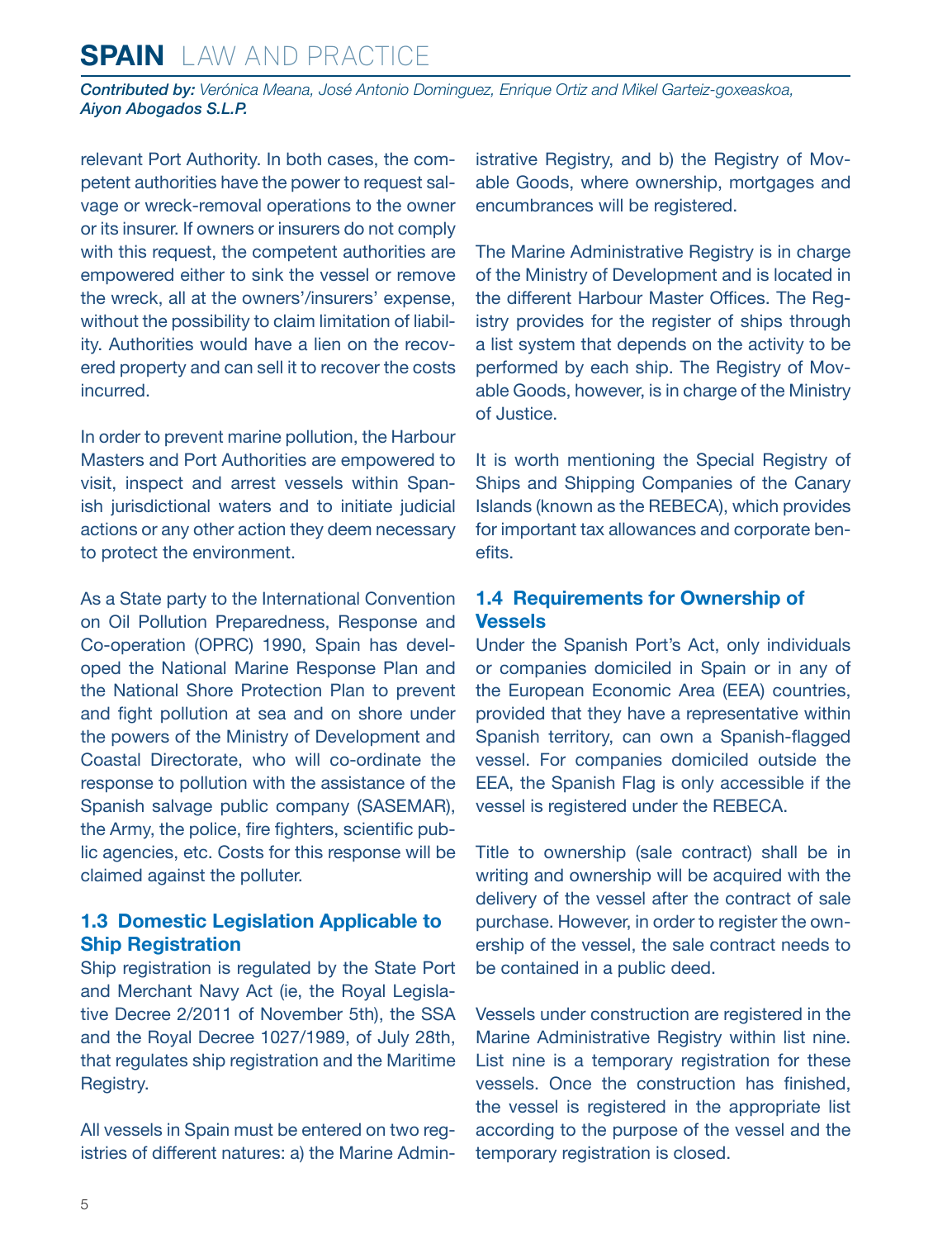<span id="page-5-0"></span>*Contributed by: Verónica Meana, José Antonio Dominguez, Enrique Ortiz and Mikel Garteiz-goxeaskoa, Aiyon Abogados S.L.P.* 

Vessels under construction can also be registered in the Registry of Movable Goods. In fact, registration on the Registry of Movable Goods is compulsory when the vessel under construction is subject to a mortgage.

#### **1.5 Temporary Registration of Vessels**

Temporary registration of vessels under the Spanish flag is permitted when a foreign-flagged vessel is under a bareboat charterparty and the charterer has its domicile in Spain. The temporary registration will last for the duration of the charterparty.

Similarly, Spanish-flagged vessels chartered by a person domiciled outside Spain may be temporarily registered in the country of the charterers for the duration of the charterparty.

Spain does not permit, however, a dual registration. Vessels registered in Spain may fly only the Spanish flag. Temporary registration of a foreign vessel in Spain will only take place after the Registry is satisfied that the vessel has been suspended from its original flag.

#### **1.6 Registration of Mortgages**

The constitution, modification or cancellation of a mortgage or encumbrance on a vessel must be recorded in the Registry of Movable Goods in the charge of the Ministry of Justice. The Mortgage Agreement may be granted by means of a private contract or a Notarial Deed. The mortgage agreement must identify the parties, the loan guaranteed by the mortgage, the date of payment of capital and interests, the description and identification of the vessel, the value of the vessel, if two or more vessels are mortgaged, the amount for which each vessel is mortgaged, and any other contractual provision to which the parties have agreed.

#### **1.7 Ship Ownership and Mortgages Registry**

The Registry of Movable Goods and the Maritime Registry are public. Any person may obtain information from their records by applying to the registry and paying register dues for that information.

#### **2. MARINE CASUALTIES AND OWNERS' LIABILITY**

#### **2.1 International Conventions: Pollution and Wreck Removal**

Spain is a member state of the 1992 International Convention on Civil Liability for Oil Pollution (CLC Convention), the 1992 International Convention on the Establishment of an International Fund for Compensation for Oil Pollution Damage (IOPC Fund) and the 2003 Supplementary Fund Protocol and, finally, the 2001 International Convention on Civil Liability for Bunker Oil Pollution Damage (BUNKER).

Owners' and interested parties' civil liability in the event of pollution is also regulated by the SSA, although the application of the above-mentioned Conventions is preferential over domestic law. The SSA regulates, in its Articles 386, 388, 389 and 391, a strict liability regime for the owner of the polluting vessel, its right to limit liability and its obligation to subscribe a civil liability insurance covering liability for pollution.

As for wreck removal, Spain is not a party to the International Convention on the Removal of Wrecks (the 2015 Nairobi Convention). Accordingly, wreck removal is regulated by Articles 369 to 383 of the SSA and by Article 304 of the Spanish State Ports and Merchant Navy Act.

Spanish domestic law establishes owners' direct liability for wreck removal and provides that the Administration costs arising from wreck-removal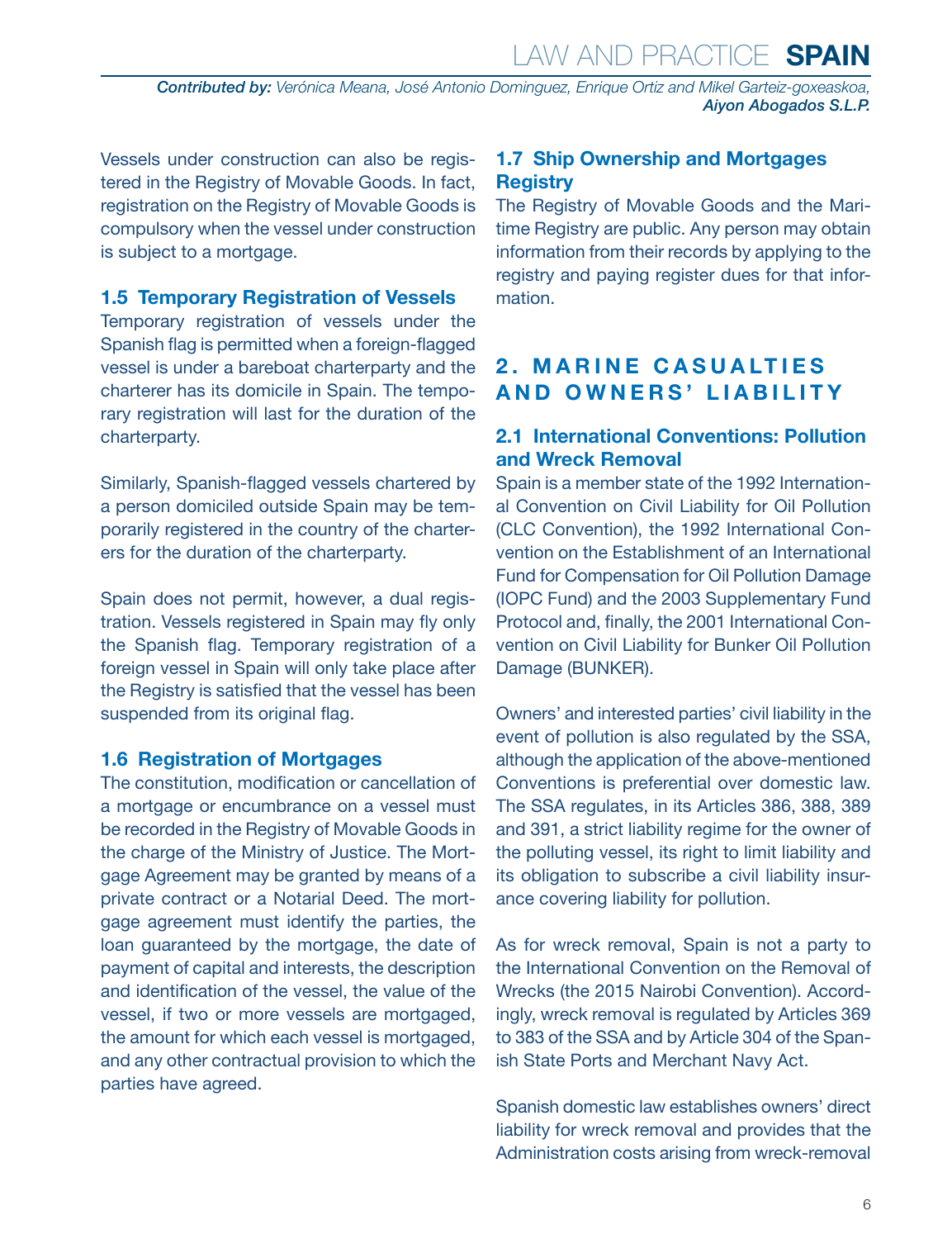<span id="page-6-0"></span>*Contributed by: Verónica Meana, José Antonio Dominguez, Enrique Ortiz and Mikel Garteiz-goxeaskoa, Aiyon Abogados S.L.P.* 

activities are privileged. Owners do not have a right to limit liability under the Convention on Limitation of Liability for Maritime Claims (LLMC 76/96) in accordance with the Reservation made by Spain to this Convention for wreck-removal claims.

#### **2.2 International Conventions: Collision and Salvage**

#### Regulation of Collisions

Collision is regulated by the 1910 Collision Convention and other related Conventions, such as the International Convention for the Unification of Certain Rules relating to Penal Jurisdiction in the matter of Collisions or other Incidents of Navigation, made in Brussels in 1952 or the 1972 International Regulations for Preventing Collisions at Sea (COLREGS). In Spanish domestic law, collisions are regulated in Articles 339 to 346 of the SSA.

#### Regulation of Salvage

Salvage is regulated by the 1989 International Convention on Salvage and Articles 357 to 368 of the SSA.

#### **2.3 1976 Convention on Limitation of Liability for Maritime Claims**

Setting aside specific liability regimes to be applied in Spain, such as the Hague-Visby Rules, the CLC, the Athens Convention, the Bunker Convention, etc, owners are entitled to limit their liability in accordance with the 1976 International Convention on Limitation of Liability and its 1996 Protocol. The SSA grants ship-owners and carriers the right to opt for the application of the LLMC76/96 limit or the applicable specific limit.

The SSA also regulates the Limitation of Liability in its Articles 392 to 405, referring to the LLMC 76/96 as the applicable regime.

#### **2.4 Procedure and Requirements for Establishing a Limitation Fund**

The SSA regulates, in its Articles 403 to 405, the owners' right to establish a limitation fund. The limitation fund must be constituted by placing the amount of the limitation (including the interests accrued as of the date of the incident) before the competent court or providing security to the court's satisfaction. Once the fund has been constituted, claimants cannot pursue their claims against any other asset. The constitution of the fund will also give rise to the release of any ship arrest (for the same claim). The release will be ordered by the court in which the fund has been constituted.

#### **3. CARGO CLAIMS**

#### **3.1 Bills of Lading**

Spain is a member state of the Hague-Visby Rules, which apply to cargo claims under bills of lading. Where the Hague-Visby Rules are not directly applicable, Spanish domestic law, the Spanish Shipping Act 2014 (SSA) remits the regulation of the liability regimes for all cargo claims, irrespective of whether the carriage is contracted under a Bill of Lading, to the Hague-Visby Rules.

Regulation of the carrier's liability for loss, damage or delay under the SSA can be found in Articles 277 to 285 of the SSA.

It must be noted, however, that the First Final Disposition of the SSA provides that the SSA will adapt to the Rotterdam Rules if these come into force in the future. Consequently, it is expected that, if the Rotterdam Rules enter into force in the future, all carriage of goods by sea contracts will be subject to their regime.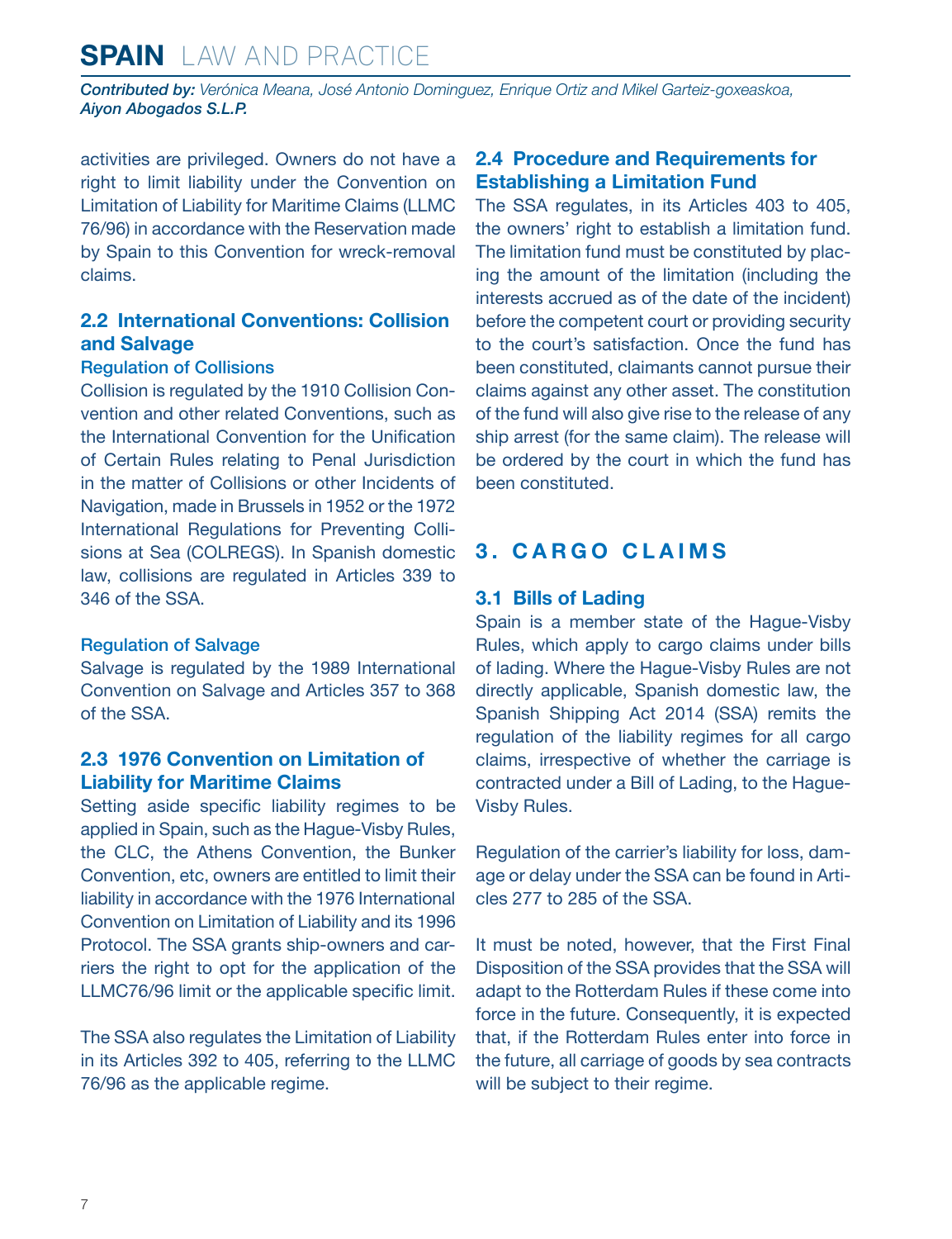<span id="page-7-0"></span>*Contributed by: Verónica Meana, José Antonio Dominguez, Enrique Ortiz and Mikel Garteiz-goxeaskoa, Aiyon Abogados S.L.P.* 

#### **3.2 Title to Sue on a Bill of Lading**

Title to sue under a bill of lading corresponds to the lawful holder of the bill of lading. Valid transfer of the bill of lading entails the transfer of rights and actions to the transferee, except for the jurisdiction and arbitration clauses. These clauses will only be transferred if they had been individually and separately negotiated and agreed by the transferee.

#### **3.3 Ship-Owners' Liability and Limitation of Liability for Cargo Damages**

A carrier may be liable for partial or total loss or damages to the cargo and for delays. The carrier's liability regime, including limitation, extends to both the contractual and the actual carrier, which are considered to be jointly and severally liable towards the holder of the bill of lading.

Unless the nature and value of the goods have been declared by the shipper before shipment, a carrier may limit its liability to an equivalent of 666.67 special drawing rights (SDR) per loss or damaged package or two SDR per kilogram of gross weight of the goods actually lost or damaged, whichever is the higher.

The carrier's liability for delay will be limited to two and a half times the amount of freight charged for the affected cargo, with the maximum limit equivalent to the freight charged for the complete cargo.

The right to limit liability does not apply in the case of wilful misconduct or gross negligence of the carrier.

Carriers are entitled to opt for the aforementioned limitation of liability regime or to apply the limitation of liability regime under the Convention on Limitation of Liability for Maritime Claims (LLMC 76/96).

#### **3.4 Misdeclaration of Cargo**

The carrier can establish a claim for damages against the shipper for misdeclaration of cargo, as established in Article 260 of the SSA. Other remedies are the right to discharge the cargo in certain circumstances and the right to destroy it in the case of dangerous goods (following Article 232 of the SSA). Up to January 2022, no relevant judgment on these SSA provisions has been published.

#### **3.5 Time Bar for Filing Claims for Damaged or Lost Cargo**

The time bar to file a claim for lost or damaged cargo is one year. This time limit applies to both contractual and tort claims.

The Hague-Visby Rules provide that this time bar can be extended by agreement of the parties (ie, a time extension). The time bar cannot be interrupted by a letter of demand to the respondent. If the claim is not filed within that one-year period or within the time extension, the action is time-barred.

Under Article 268 of the SSA, however, and notwithstanding the remission to the provisions of the Hague-Visby Rules, it is not clear whether this one-year time bar will be considered interruptible by a letter of demand or whether it will require the claimant to obtain a time-extension agreement. There are appeal court judgments suggesting that the one-year time bar is not interruptible, but this will be a decision for the Supreme Court to rule upon.

#### **4. MARITIME LIENS AND SHIP ARRESTS**

#### **4.1 Ship Arrests**

Spain is a member state of the International Convention on Arrest of Ships signed at Geneva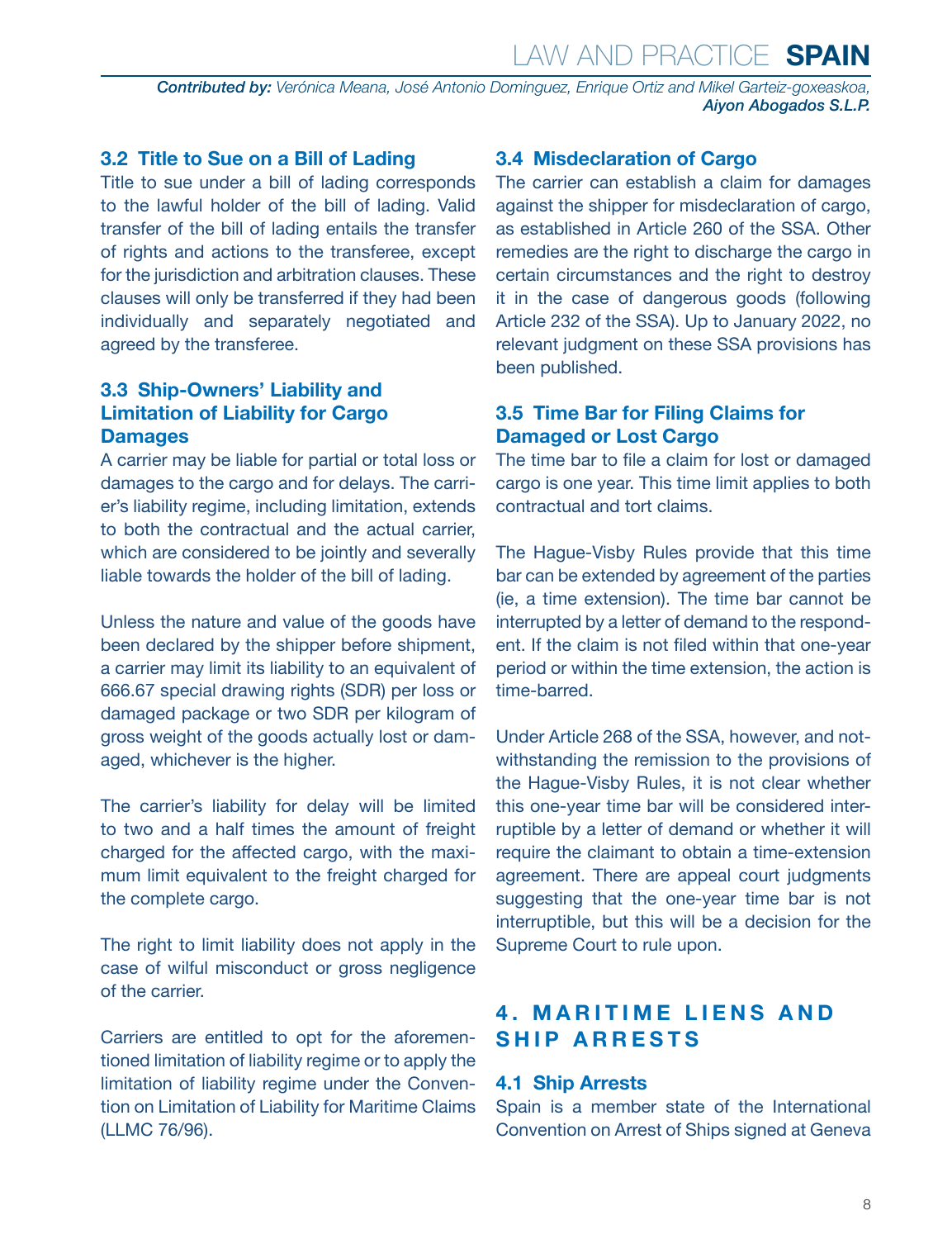<span id="page-8-0"></span>*Contributed by: Verónica Meana, José Antonio Dominguez, Enrique Ortiz and Mikel Garteiz-goxeaskoa, Aiyon Abogados S.L.P.* 

on 12 March 1999 (1999 Arrest Convention) that came into force on 14 September 2011.

The domestic law that covers the ship arrest in the Spain is the Spanish Shipping Act (SSA), in its Articles 470 et seq, and in the provisions regulating general conservatory measures that can be found in the Spanish Code of Civil Procedure 1/2000, January 7th (Articles 721 et seq).

#### **4.2 Maritime Liens**

Spain is a member state of the International Convention on Maritime Liens and Mortgages signed at Geneva on 6 May 1993 (the Lien Convention) that entered into force in Spain on 5 September 2004.

Furthermore, the SSA, in its Articles 122 et seq, also provides that maritime liens be governed by the 1993 Lien Convention.

Accordingly, and as established in Article 4.1 of the Lien Convention, the following claims are considered liens:

- claims for wages and other sums due to the Master, officers and other crew members with respect to their employment on the vessel, including repatriation costs and social insurance contributions payable on their behalf;
- claims with respect to loss of life or personal injury, whether occurring on land or water, in direct connection with the operation of the vessel (with the exception of Article 4.2 "a" and "b");
- claims for reward for the salvage of the vessel;
- claims for port, canal and other waterway dues and pilot dues;
- claims based on tort arising out of physical loss or damage caused by the operation of the vessel, other than loss of or damage to cargo, containers and passengers' effects

carried on the vessel (with the exception of Article 4.2 "a" and "b").

Following Article 124 of the SSA, any other possible liens (outside the Lien Convention) recognised under domestic law, European Union Regulations or any other International Treaty applicable in Spain would have lower rank than mortgages and other registered charges.

Currently, the Spanish Government is considering amending the SSA to include claims related to ships' supplies and to ships' repairs, done in Spanish Ports, as maritime liens.

Spain differentiates between maritime liens and maritime claims.

Maritime claims are all those claims, listed in Article 1 (1) of the Arrest Convention, that enable a claimant to arrest a ship. This includes not only the maritime liens of the Lien Convention but also other claims.

A maritime lien is a claim that "follows" the vessel. Liens are considered "actions in rem", and thus they enable the arrest of a ship and/or the enforcement of a claim on the ship, regardless of any potential change of ownership/register number or flag.

A vessel can be arrested in Spain by alleging before Spanish courts any of the following maritime claims listed in Article 1 of the 1999 Arrest Convention:

- loss or damage caused by the operation of the ship;
- loss of life or personal injury occurring, whether on land or on water, in direct connection with the operation of the ship;
- salvage operations or any salvage agreement, including, if applicable, special compensation relating to salvage operations in respect of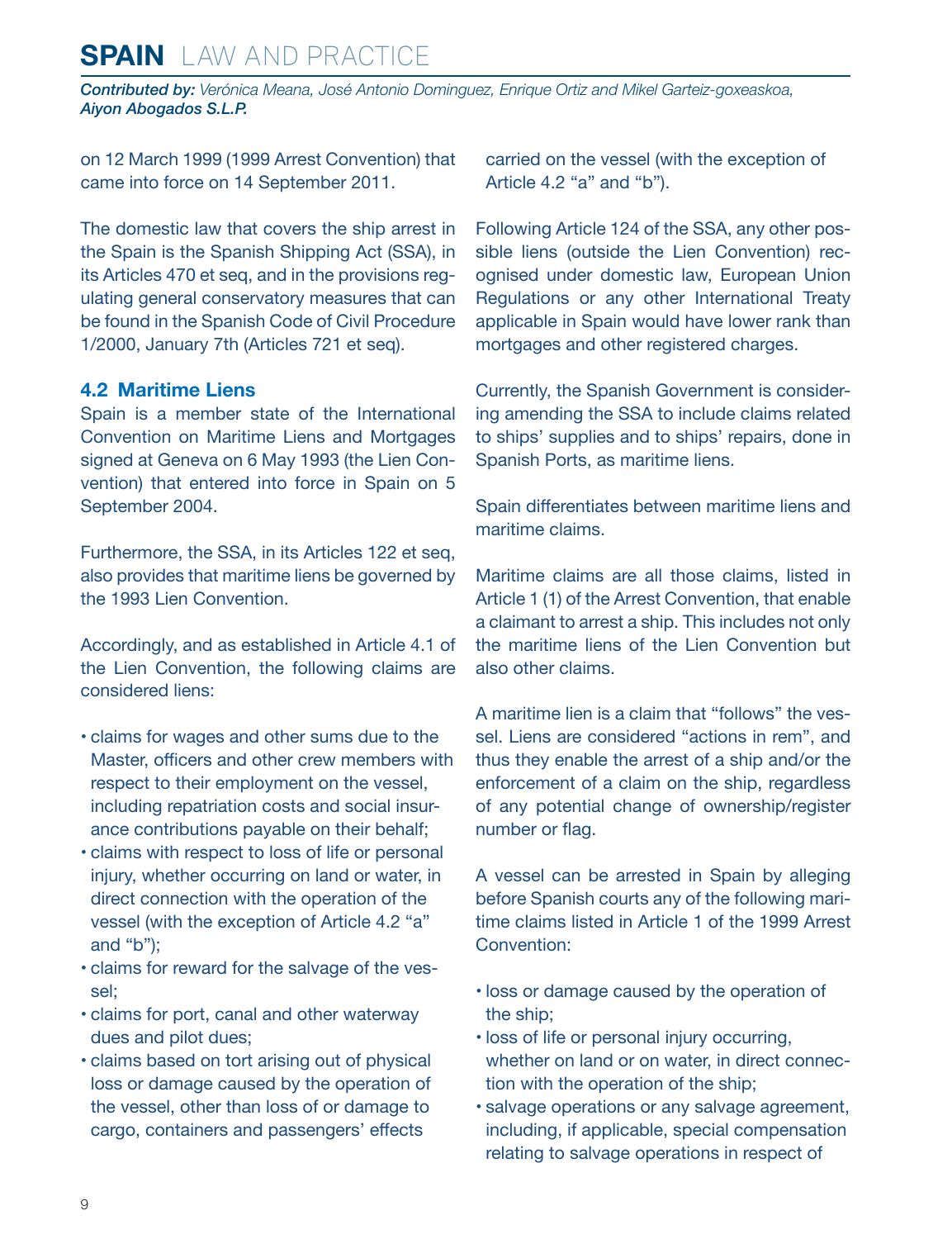<span id="page-9-0"></span>*Contributed by: Verónica Meana, José Antonio Dominguez, Enrique Ortiz and Mikel Garteiz-goxeaskoa, Aiyon Abogados S.L.P.* 

a ship which by itself or its cargo threatened damage to the environment;

- damage or threat of damage caused by the ship to the environment, coastline or related interests, measures taken to prevent, minimise, or remove such damage, compensation for such damage, costs of reasonable measures of reinstatement of the environment actually undertaken or to be undertaken, loss incurred or likely to be incurred by third parties in connection with such damage, and damage, costs, or loss of a similar nature to those identified in this sub-paragraph;
- costs or expenses relating to the raising, removal, recovery, destruction or the rendering harmless of a ship which is sunk, wrecked, stranded or abandoned, including anything that is or has been on board that ship, and costs or expenses relating to the preservation of an abandoned ship and maintenance of its crew;
- any agreement relating to the use or hire of the ship, whether contained in a charterparty or otherwise;
- any agreement relating to the carriage of goods or passengers on board the ship, whether contained in a charterparty or otherwise;
- loss of or damage to or in connection with goods (including luggage) carried on board the ship;
- general average;
- towage;
- pilotage;
- goods, materials, provisions, bunkers, equipment (including containers) supplied or services rendered to the ship for its operation, management, preservation or maintenance;
- construction, reconstruction, repair, converting or equipping of the ship;
- port, canal, dock, harbour and other waterway dues and charges;
- wages and other sums due to the Master, officers and other members of the ship's

complement in respect of their employment on the ship, including costs of repatriation and social insurance contributions payable on their behalf;

- disbursements incurred on behalf of the ship or its owners;
- insurance premiums (including mutual insurance calls) in respect of the ship, payable by or on behalf of the ship-owner or demise charterer;
- any commissions, brokerages or agency fees payable in respect of the ship by or on behalf of the ship-owner or demise charterer;
- any dispute as to ownership or possession of the ship;
- any dispute between co-owners of the ship as to the employment or earnings of the ship;
- a mortgage or a "*hypothèque*" or a charge of the same nature on the ship;
- any dispute arising out of a contract for the sale of the ship.

#### **4.3 Liability in Personam for Owners or Demise Charterers**

In order to arrest a vessel under Spanish Law, it is necessary that its owners or demise charterers have in personam liability for the maritime claim. Exceptions to this principle are maritime liens. When a claim is a maritime lien, the claimant may arrest the offending vessel, even if its owner or demise charterer is not liable in personam for the claim.

#### **4.4 Unpaid Bunkers**

Bunker supply to a vessel is considered a maritime claim and the bunker supplier (contractual or actual supplier) can arrest the vessel for unpaid bunkers by virtue of Article 1.l) of the 1999 Arrest Convention, provided that these bunkers were purchased by the ship-owner or by the demise charterer.

Bunkers ordered by a charterer would not enable the claimant to arrest the vessel following Arti-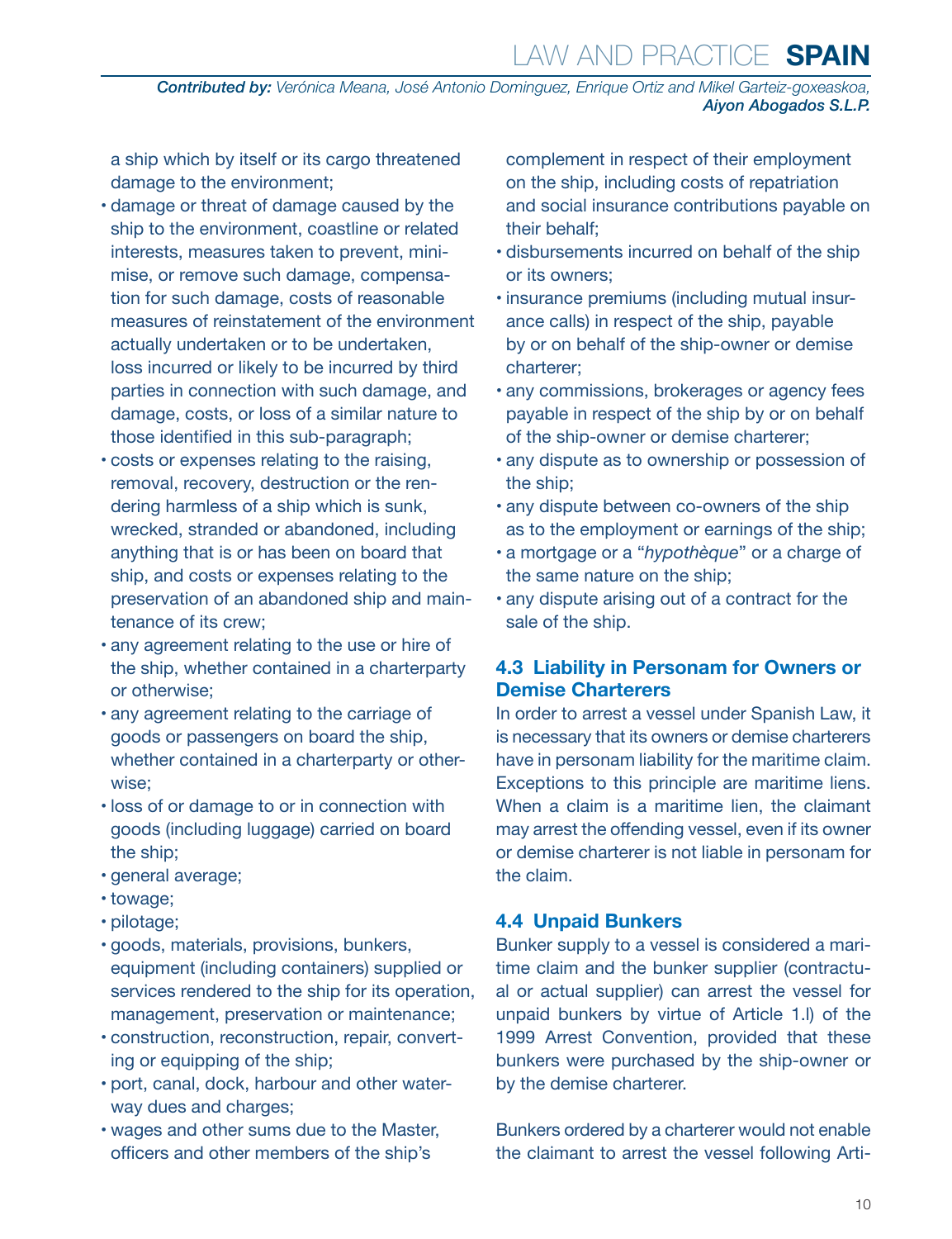<span id="page-10-0"></span>*Contributed by: Verónica Meana, José Antonio Dominguez, Enrique Ortiz and Mikel Garteiz-goxeaskoa, Aiyon Abogados S.L.P.* 

cle 3.3 of the Arrest Convention, as a claim for unpaid bunkers is not considered a lien and does not create an in rem action against the vessel. However, in cases in which the terms and conditions of the actual supplier establish a direct action against the ship-owner or demise charterer and these terms and conditions have been accepted by the Master by signing the "bunker receipt", Spanish courts have agreed to arrest the vessel.

#### **4.5 Arresting a Vessel**

The arrestor must appoint a Court Agent (also known as a Procurator) and must be assisted by a lawyer in the arrest proceedings. The court will require a notarial power of attorney (POA) evidencing that appointment. If the power of attorney is issued before a foreign public notary, it will need to be legalised.

Under the SSA, a mere allegation of the maritime claim would suffice for the arrest application. It is, however, advisable to submit with the arrest petition prima facie evidence of such a claim. Any document submitted to the court must be translated into Spanish. Free translations of both the POA and evidence will suffice for this purpose.

In practice, the arrest petition, including the POA and any other document, will be presented electronically by the Procurator, via the e-official system of the Spanish Ministry of Justice, to the court. Accordingly, the documents will be presented as copies.

The SSA requires that the arrest petitioner provide counter-security, prior to the court enforcing the arrest, which shall amount to a minimum of 15% of the maritime claim. This counter-security is provided to guarantee possible damages in the case of wrongful arrest. In most cases, the counter-security requested by Spanish courts is limited to this 15% of the maritime claim and is only occasionally increased when the court considers that there are other relevant factors that may give rise to the need to set a higher guarantee (eg, passenger vessels or when the vessel to be arrested is subject to a regular line). The Spanish Government is proposing to amend the SSA so that there is no minimum amount security required, leaving at the entire discretion of the judge the determination of the amount.

#### **4.6 Arresting Bunkers and Freight**

The Arrest Convention is not applicable to bunker or freight arrest, only to ship arrest.

The regulation of arrest of bunkers or freight falls on the provisions regarding conservatory measures of the Spanish Code of Civil Procedure. These provisions require not only that the claimant provide counter-security but also that they present a prima facie case of claim (fumus boni iuris) and proof of the periculum in mora, or danger in delay. In practice, since a bunker arrest entails detaining a vessel without a claim against its owner or maritime lien, Spanish courts are reluctant to agree to bunker arrest.

#### **4.7 Sister-Ship Arrest**

Any other ship owned by the debtor, also known as a sister ship, can be arrested under Spanish Law in accordance with Article 3.2. of the Arrest Convention, as referred to by Article 475 of the SSA. Accordingly, a court may arrest not just the offending ship, but also other ships owned by the company liable for the claim, provided that this company was the owner or demise charterer of the offending ship when the claim arose.

#### **4.8 Other Ways of Obtaining Attachment Orders**

Other ways to obtain security would be regulated by the provisions for conservatory measures of the Spanish Code of Civil Procedure and would include the attachment of assets (other than a vessel) or rights, injunctions, etc.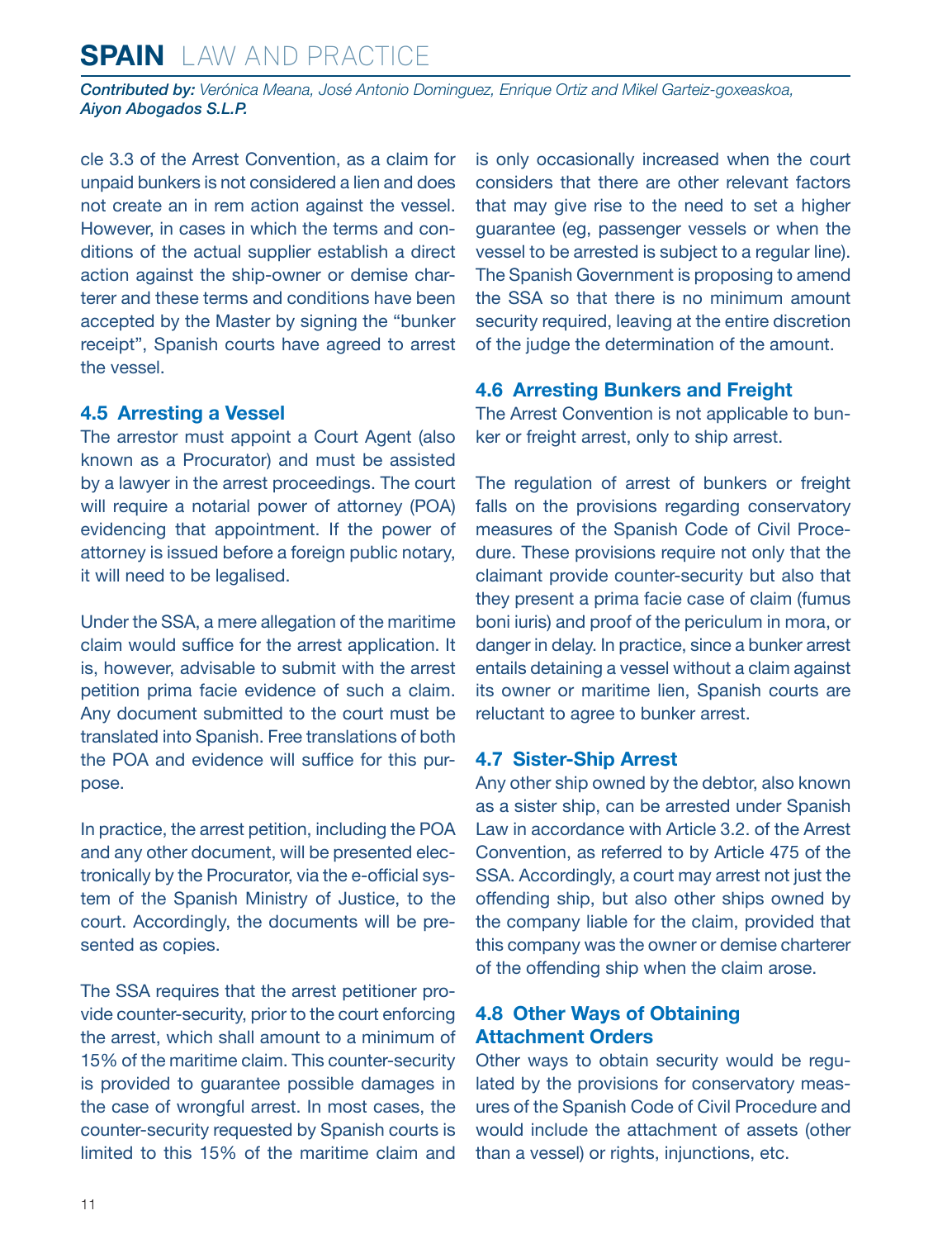<span id="page-11-0"></span>*Contributed by: Verónica Meana, José Antonio Dominguez, Enrique Ortiz and Mikel Garteiz-goxeaskoa, Aiyon Abogados S.L.P.* 

#### **4.9 Releasing an Arrested Vessel**

The first and quickest option to release an arrested vessel is by placing security before the court:

- the type of security (eg, an LOU (Letter of Undertaking) of a Protection and Indemnity insurance (P&I) Club) can be agreed with the arresting party. This agreement should be respected by the court;
- if an agreement on the security is not possible, in order to release the vessel, security must be placed before the court in any of the means admitted by Spanish Procedural Law. This would include a cash deposit, or an unconditional – and unlimited in duration – bank guarantee issued by a first-class Spanish bank. A P&I Club LOU will not be admitted by the Spanish courts if the arresting party has not agreed to do so.

The second way to obtain the vessel's release involves disputing the arrest order on the basis that it is a wrongful arrest, ie, that it does not comply with the requirements of the Arrest Convention. This second possibility takes longer than the first (several weeks or even months), because the court will schedule a hearing prior to deciding on the issue.

The third possibility would involve the arresting party not complying with his or her obligation to commence and file the proceedings on the merits before the competent court/arbitrator within the period of time granted by the Spanish court. This period is usually 20 to 90 days and will depend on where the competent court is located. If Spain has jurisdiction, the period will be only of 20 days. The period starts counting from the date that the arrest order was notified to the owners (usually via the Master or ship agents and served by the court via the Harbour Master).

#### **4.10 Procedure for the Judicial Sale of Arrested Ships**

Under Spanish law, the arrest does not give the claimant the legal right to seek direct enforcement against the vessel.

The procedure for judicial sale of the arrested ship is subject to the commencement of recognition (when the judgment or award has been issued by a foreign – non-European – jurisdiction or international arbitration) and enforcement proceedings of the final judgment or award on the merits of the claim.

The enforcement proceedings of a (national or recognised foreign) judgment or award against any asset located in the Spanish territory is regulated by the Spanish Code of Civil Procedure and the subsequent judicial sale of the vessel is regulated by Articles 480 to 486 of the SSA which mandate the observance of the Lien Convention provisions and, subsidiarily, the Spanish Procedural Rules.

The order granting the judicial sale of the vessel must be served to:

- the authorities and vessel's Registrar of the flag state;
- the registered owner;
- the holder of a nominative mortgage or charge duly recorded;
- any holders of mortgages/charges duly recorded – maritime lien – *hypothèques* that put the court/authority on notice of them.

Provided that the recipients of such notifications are known, the aforementioned service containing all particulars of the auction (place, date, proceedings, circumstances, etc) shall be made in writing at least 30 days before the date of the auction.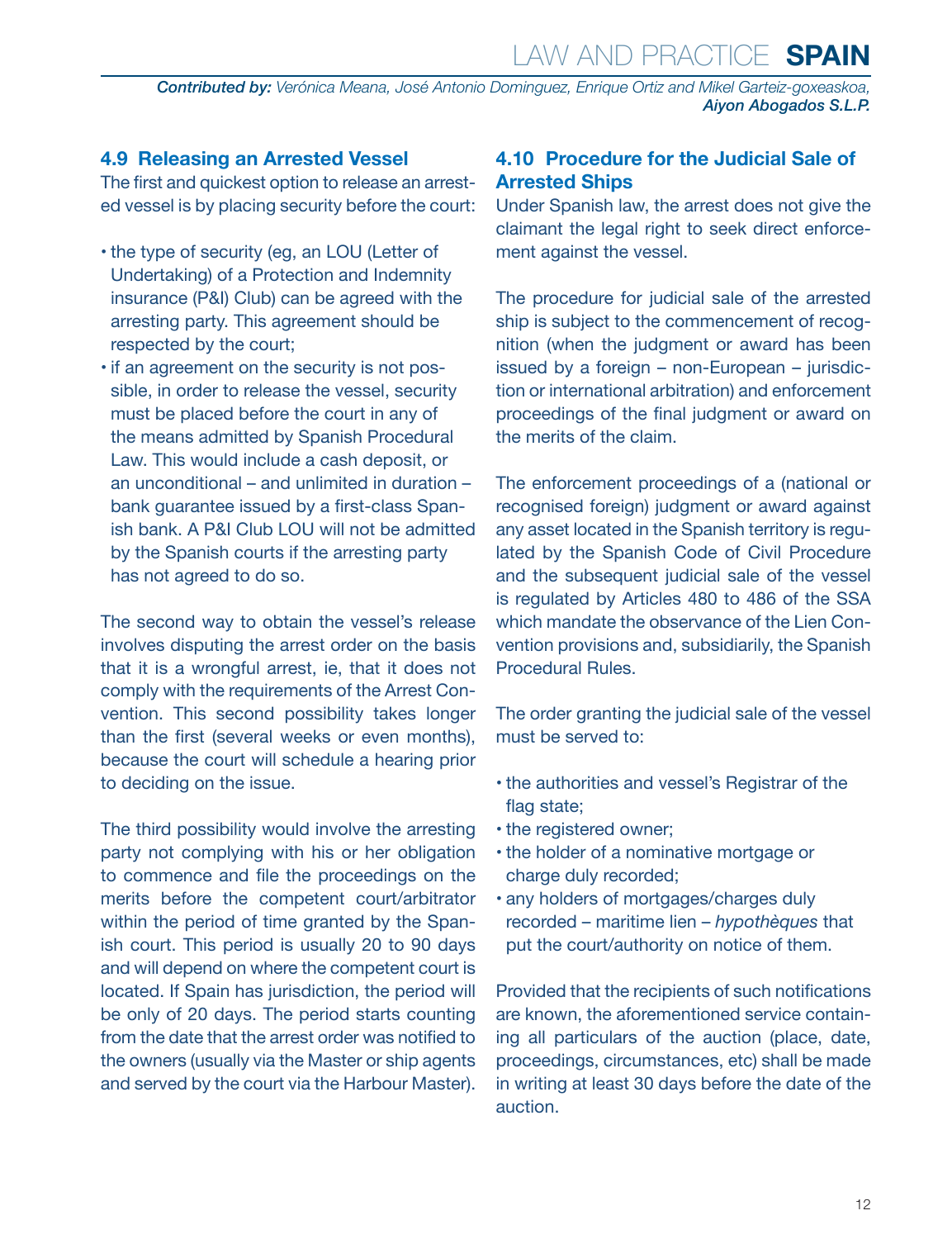<span id="page-12-0"></span>*Contributed by: Verónica Meana, José Antonio Dominguez, Enrique Ortiz and Mikel Garteiz-goxeaskoa, Aiyon Abogados S.L.P.* 

Any holder of a maritime lien can appear in the auction proceedings to safeguard, defend, or assert a third-party preference claim.

Upon the sale of the vessel at public auction, all the mortgages, *hypothèques*, charges, maritime lines and claims will be cancelled.

The sale of the vessel can be delegated to a specialised body, usually a Port Authority or a broker.

During the arrest, the vessel must be maintained by the arrested party. Spanish courts will not require the arresting party to pay the costs of maintenance of the vessel during the arrest. Furthermore, the port where the vessel is retained will look after the safety of the port and may take, at the ship-owner's expense, measures to guarantee such safety.

#### Ranking of Claims

First, and pursuant to Article 386 of the SSA, the following costs and expenses take preference over the list of liens contained in the 1993 Liens Convention:

- any wreck-removal expenses that must be settled to the Spanish Maritime Authorities; and
- the cost and expenses arising out of the shiparrest proceedings and her subsequent sale. These costs include maintenance of the vessel and those crew wages accrued from the moment the arrest is in place, and any other sums as referred to in Article 4.1.a) of the Lien Convention.

Second, any remaining funds shall be distributed, according to their preference ranking set forth in the Lien Convention, up to their full and final settlement.

Lastly, any possible remaining balance (after all credits have been paid) will be returned to the owner.

Maritime liens, according to the Lien Convention, take priority over registered mortgages.

#### **4.11 Insolvency Laws Applied by Maritime Courts**

Spain has insolvency laws which regulate the re-organisation or liquidation of a company in financial distress that are similar to Chapter 11 of the United States.

Mercantile courts are competent to adjudge not only maritime matters but also insolvency matters.

Once bankruptcy protection has been requested and bankruptcy proceedings initiated, a court cannot enforce against any asset owned by the debtor outside the bankruptcy proceedings. Accordingly, any individual enforcement will be stopped.

#### **4.12 Damages in the Event of Wrongful Arrest of a Vessel**

A court will order the arresting party to pay for damages or costs caused by the arrest and to run with all legal costs in three scenarios. These are:

- if the arrest is in dispute and after the hearing it is finally lifted by the arresting court, as set forth in Article 741.2 of the Spanish Procedural law;
- if the arresting party fails to initiate the proceedings on the merits in due time before the competent court or in arbitration, as set forth in Article 730.2 of the Spanish Procedural law;
- if the claim on the merits is dismissed in full, as provided by Article 745 of the Spanish Procedural law.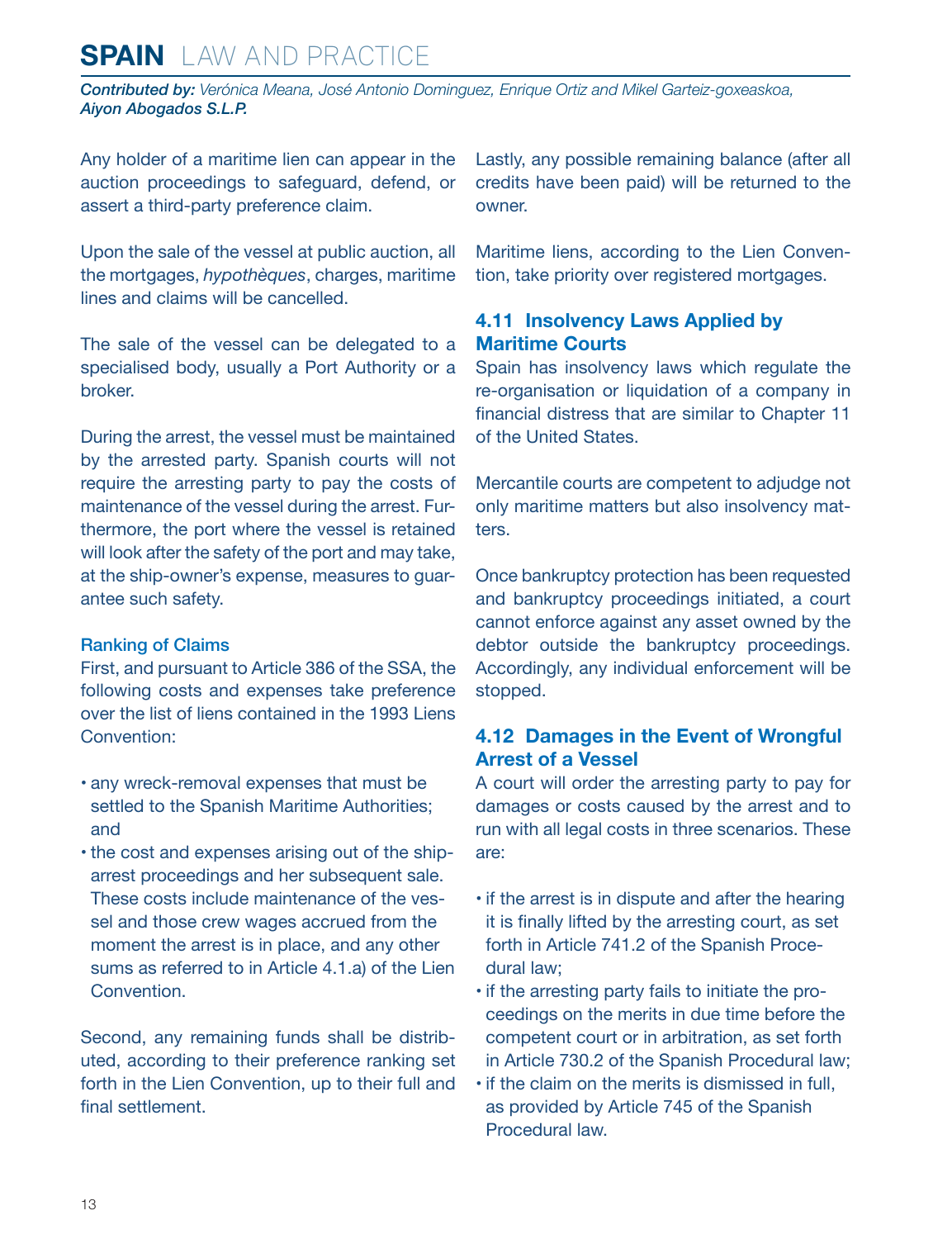<span id="page-13-0"></span>*Contributed by: Verónica Meana, José Antonio Dominguez, Enrique Ortiz and Mikel Garteiz-goxeaskoa, Aiyon Abogados S.L.P.* 

#### **5. PASSENGER CLAIMS**

#### **5.1 Laws and Conventions Applicable to the Resolution of Passenger Claims** International Conventions and Domestic Laws Applicable to the Resolution of

#### Maritime Passenger Claims

Passenger claims in Spain are regulated by International Conventions, European Regulations, and domestic laws.

#### *International conventions*

Spain is a member state of the 1974 Athens Convention relating to the Carriage of Passengers and their Luggage by Sea of 13 December 1974 and of the 2002 Protocol to that Convention.

The Athens Convention and its Protocol provide a liability and insurance regime for passenger claims and their luggage.

Following Article 2, the Convention shall apply to international carriage when the ship is flying the flag of a member state, the contract of carriage has been made in a member state, or the place of departure or destination is in a member state.

#### *European Regulations*

With the objective of creating a single set of rules for all Member States, the European Union adopted Regulation (EC) 392/2009 of 23 April 2009 on the liability of carriers of passengers by sea in the event of accidents. This Regulation lays down the European regime relating to liability and insurance of passengers by sea, as set out in the relevant provisions of the 1974 Athens Convention, as amended by the 2002 Protocol.

European Regulation 392/2009 extends the scope of application of the Athens Convention to any carriage by sea within a single Member State on board ships of Classes A and B, where:

- the ship is flying the flag of a Member State;
- the contract of carriage has been made in a Member State; or
- the place of departure or destination is a Member State.

#### *Domestic laws*

The Spanish Shipping Act (SSA) regulates the contract of carriage of passengers by sea in Articles 287 et seq. The SSA applies to all international and domestic carriage of passengers and their luggage by sea and provides, in Article 298, that carriers' liability shall be regulated by the 1974 Athens Convention, as amended by the Protocols to which Spain is a party, the Regulations of the European Union and by the SSA.

The Spanish Constitution establishes that International Conventions duly ratified by Spain and European Regulations are not only directly applicable, but they also prevail and take preference over domestic law in the event of conflict. Therefore, while the three sources of law are currently directed to the 1974 Athens Convention, as amended by the 2002 Protocol, this has not always been the case, and conflict of law rules may have to be considered when deciding the applicable law in the future.

#### Time Limit to File a Claim

The time limit for any action for damages arising out of the death of or personal injury to a passenger or for the loss of or damage to luggage is two years. This time limit is the same for actions under the Athens Convention, the European Regulation or the SSA.

Spain considers that this two-year period may be subject to interruption and renewal by sending a letter so to demand or from the moment liability is accepted.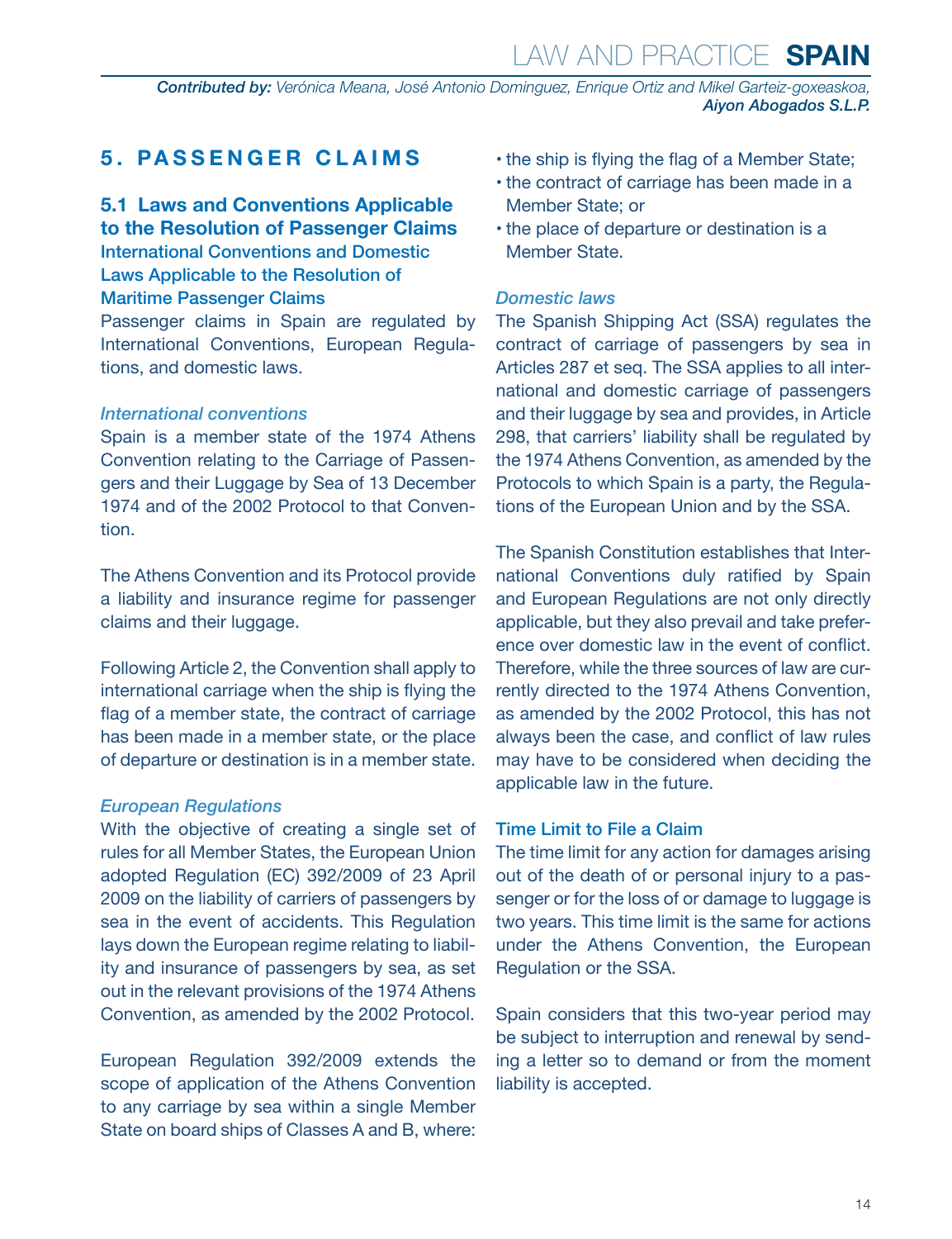<span id="page-14-0"></span>*Contributed by: Verónica Meana, José Antonio Dominguez, Enrique Ortiz and Mikel Garteiz-goxeaskoa, Aiyon Abogados S.L.P.* 

Limitations on Liabilities Available to the Owners in Respect to a Passenger's Claim The liability of the carrier for the loss suffered as a result of the death or personal injury to a passenger caused by a shipping incident is limited to 400,000 SDR per person on each distinct occasion.

Within that limit, the carrier will be responsible for any loss suffered as a result of the death of or personal injury to a passenger caused by a shipping incident up to 250,000 SDR, unless the carrier proves that the incident resulted from an act of war, hostilities, civil war, insurrection or *force majeure*, or was wholly caused by an act or omission by a third party with the intent to cause the incident.

For death or personal injury not caused by a shipping incident, the carrier will be liable up to that limit if the incident was due to the fault or neglect of the carrier. The burden of proof lies on the passenger.

Spain has not exercised the option to increase the limits of liability in the case of death or personal injury.

Liability of the carrier for the loss of or damage to cabin luggage is limited to 2,250 SDR per passenger, per carriage. Liability of the carrier for the loss of or damage to vehicles, including all luggage carried in or on the vehicle, is limited to 12,700 SDR per vehicle, per carriage. For other types of luggage, liability shall not exceed 3,375 SDR per passenger, per carriage.

A deductible amount, not exceeding 330 SDR for a vehicle and 149 SDR for other luggage, may be agreed between the carrier and the passenger.

The limits of liability may be increased by agreement between the carrier and the passenger.

#### **6 . E N F O R C E M E N T O F L A W A N D J U R I S D I C T I O N A N D ARBITRATION CLAUSES**

#### **6.1 Enforcement of Law and Jurisdiction Clauses Stated in Bills of Lading**

Validity of Jurisdiction Clauses Stated in Bills of Lading

The Spanish Shipping Act establishes that, notwithstanding International Conventions to which Spain is a party and the Regulations of the European Union, submission clauses in a bill of lading, either to a foreign jurisdiction or foreign arbitration, are to be deemed null and void unless they are negotiated separately and individually.

Furthermore, even in cases where the shipper may have negotiated separately and individually with the carrier a clause submitting any dispute to a foreign jurisdiction or international arbitration, the SSA establishes that the conveyance of the bill of lading to the consignee implies the conveyance of all the rights and actions of the shipper except for any arbitration or jurisdiction clause, which requires the express and written consent of the transferee or holder of the bill of lading.

Exceptions to the foregoing are submission clauses that refer any dispute under a bill of lading to the jurisdiction of a court of a Member State of the European Union. According to Regulation (EU) No 1215/2012, of 12 December 2012, on jurisdiction and the recognition and enforcement of judgments in civil and commercial matters (Brussels II), any such agreement conferring jurisdiction will be valid between the parties to the contract, regardless of where they are domiciled, if it has been made:

• in writing or evidenced in writing;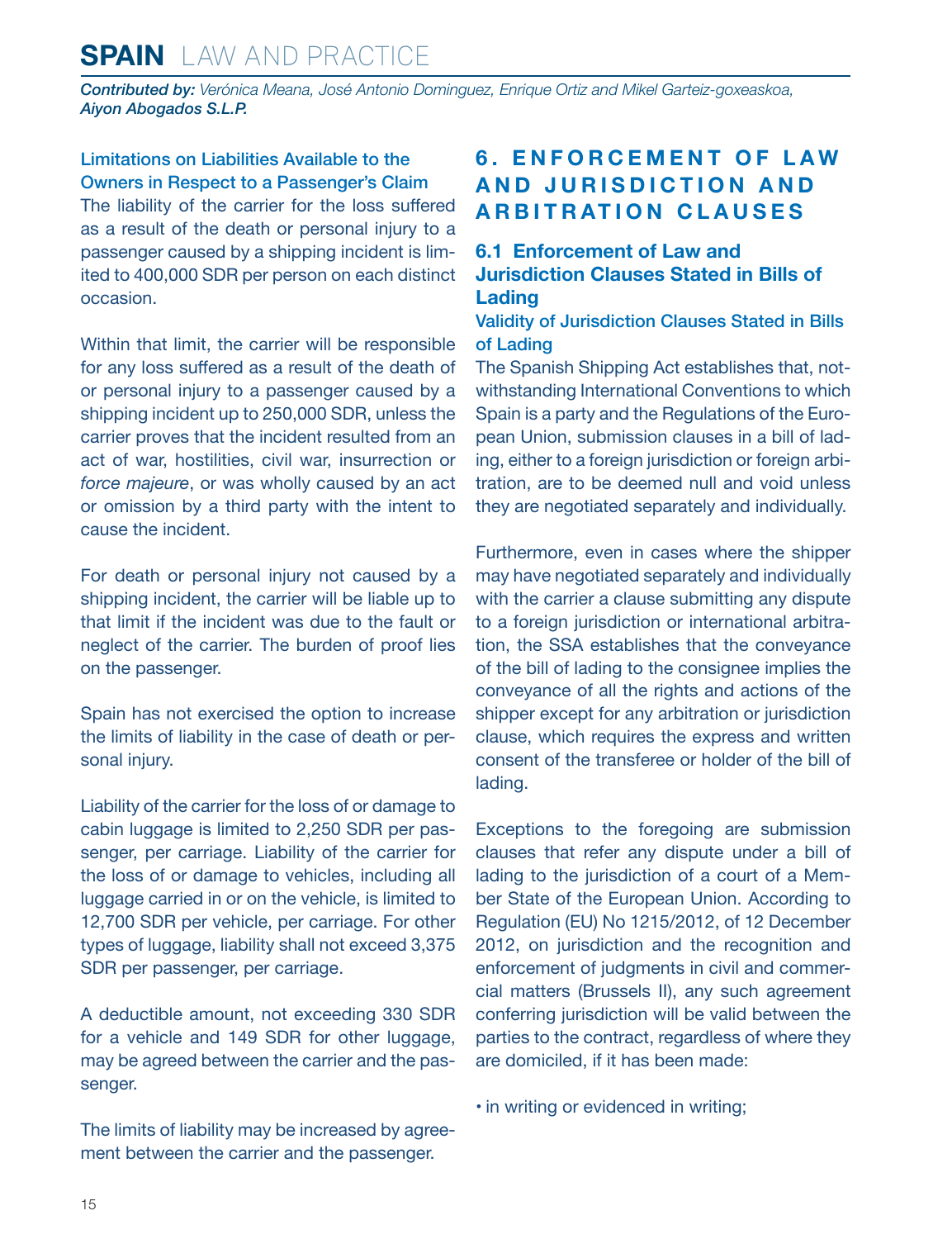<span id="page-15-0"></span>*Contributed by: Verónica Meana, José Antonio Dominguez, Enrique Ortiz and Mikel Garteiz-goxeaskoa, Aiyon Abogados S.L.P.* 

- in a form which accords with practices which the parties have established between themselves; or
- in international trade or commerce, in a form which accords with the usage of which the parties are or ought to be aware and which is regularly observed by parties to contracts of the type involved in the particular trade or commerce.

Based on this provision, which prevails over domestic law, submission clauses in bills of lading to European courts will be deemed valid, even if not separately and individually negotiated, between the shipper and the carrier. Whether this validity may be extended to the consignee or holder of the bill of lading is a question in dispute. According to the judgment issued in Coreck Maritime (C-387/98) by the Court of the European Union, this submission clause may only be invoked against the holder of the bill of lading if, following "national applicable Law", the holder subrogates in all rights and liabilities of the shipper. That said, Coreck Maritime (C-387/98) does not establish which is to be the "national applicable law" and this is left to the judge deciding on the question of jurisdiction.

If this "national applicable Law" is Spanish Law, following the SSA, foreign jurisdiction and international arbitration clauses are not transferred with the bill of lading. However, the matter is not clear and there are different doctrinal opinions on the issue. Some learned authors defend that, when the SSA is applied, the submission clause will be considered null and void towards the consignee or holder of the bill of lading by virtue of Article 468 of the SSA. Others consider that a new analysis of the consent to the jurisdiction clause by the holder of the bill of lading is to be made under the terms, once again, of Brussels II, which prevails over domestic law, concluding that it may be arguable that the clause is valid and enforceable.

Finally, if the submission to a foreign court or arbitration is valid, it may be raised by both the contractual carrier (ie, the freight-forwarder) and the effective carrier according to the interpretation of Spanish Courts (eg, the Judgment by the Court of Appeals of Valencia No 106/2021 dated 21 July 2021).

#### Validity of Law Clauses Stated in Bills of Lading

Law clauses stated in bills of lading are recognised by Spanish courts and are enforceable against both the shipper and the holder of the bill of lading. Having said this, the fact that a bill of lading remits to a foreign legislation does not imply that the analysis of the validity of a potential foreign jurisdiction or international arbitration clause should made under the perspective of such a law. If an action is brought before a Spanish court, the court will apply Spanish conflict of law provisions to determine the validity of the jurisdiction clause. If the court decides that Spain is competent to hear the matter, the Spanish court may and will apply the provisions of a foreign legislation (to the merits of the claim) if the parties have agreed to that legislation. It will be for the parties to provide evidence of the content of that legislation for the Spanish court to apply. This is usually done by means of two sworn affidavits issued by jurists.

Notwithstanding the foregoing, a proposal has been made to include law clauses in the restrictions of Article 251 of the SSA. If this proposal is approved in the future, law clauses may follow the same regime as jurisdiction or arbitration clauses.

#### **6.2 Enforcement of Law and Arbitration Clauses Incorporated into a Bill of Lading**

An international arbitration clause incorporated to a bill of lading will have to be separately and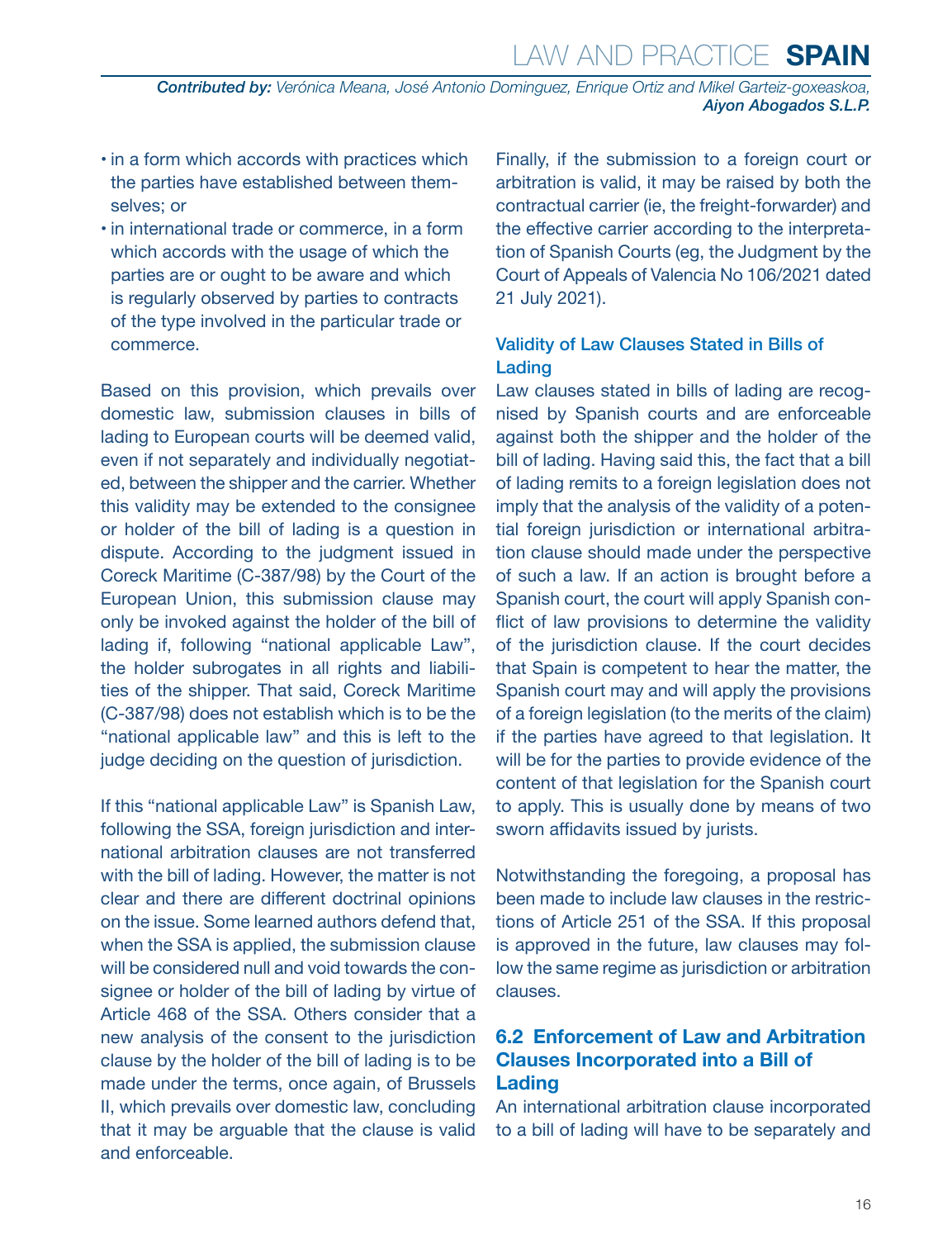<span id="page-16-0"></span>*Contributed by: Verónica Meana, José Antonio Dominguez, Enrique Ortiz and Mikel Garteiz-goxeaskoa, Aiyon Abogados S.L.P.* 

individually negotiated by the shipper and the consignee to be valid.

It must be noted, however, that the SSA only requires individual and separate negotiation of a submission clause when it refers to international jurisdiction or arbitration. It does not expressly refer to domestic jurisdiction or arbitration. Therefore, in principle, a domestic jurisdiction or arbitration clause should be considered valid between a carrier and a shipper under the SSA. There is, however, no consolidated case law to this effect yet. Furthermore, even if in principle a domestic jurisdiction or arbitration clause is considered to be valid against the shipper, this does not necessarily extend to the holder of the bill of lading and the question yet to be answered by Spanish courts is whether a domestic jurisdiction or arbitration clause will need to be negotiated separately and individually also by the holder of the bill of lading to be valid towards him or her.

#### **6.3 New York Convention on the Recognition and Enforcement of Foreign Arbitral Awards**

The 1958 New York Convention on the Recognition and Enforcement of Foreign Arbitral Awards is applicable in Spain for international arbitration.

Spain has also enacted the Arbitration Act (Law 60/2003 of December 23rd) for domestic arbitration and for international arbitration, which follows the UNCITRAL Model Law on International Commercial Arbitration.

#### **6.4 Arrest of Vessels Subject to Foreign Arbitration or Jurisdiction**

Spain is a party to the 1999 Geneva Convention on the arrest of ships.

Following the Arrest Convention, a ship may be arrested in Spain for the purpose of obtaining security, notwithstanding that, by virtue of a jurisdiction clause or arbitration clause in any relevant contract, or otherwise, the maritime claim is to be adjudicated in a State other than Spain. This is also stated in Article 474 of the SSA.

If the vessel is arrested in Spain, however, Spanish courts will be considered to have jurisdiction over the claim unless the parties validly agree or have validly agreed to submit the dispute to a court of another State which accepts jurisdiction, or to arbitration.

#### **6.5 Domestic Arbitration Institutes**

There is no specific domestic arbitration institute that specialises in maritime claims active in Spain. Accordingly, if the parties to a contract wish to refer the matter to arbitration, they will have to appoint one of the Courts of Arbitration of the Chambers of Commerce in Spain or another non-specialised institute in Spain.

The Spanish Maritime Law Association is currently promoting arbitration in maritime matters.

#### **6.6 Remedies where Proceedings are Commenced in Breach of Foreign Jurisdiction or Arbitration Clauses**

When a claim is prosecuted in Spain in breach of a foreign jurisdiction or arbitration clause, the defendant must file a motion to dismiss for lack of jurisdiction (a "*Declinatoria*"). The time bar to file such a motion is ten working days from the date of service of the claim. Once the *Declinatoria* has been filed, the deadline to present points of defence is stalled and will only resume after the court's ruling, if it dismisses the motion. Upon receipt of the motion, the court will give the claimant five working days to file a response and will make a ruling after examining both parties' arguments.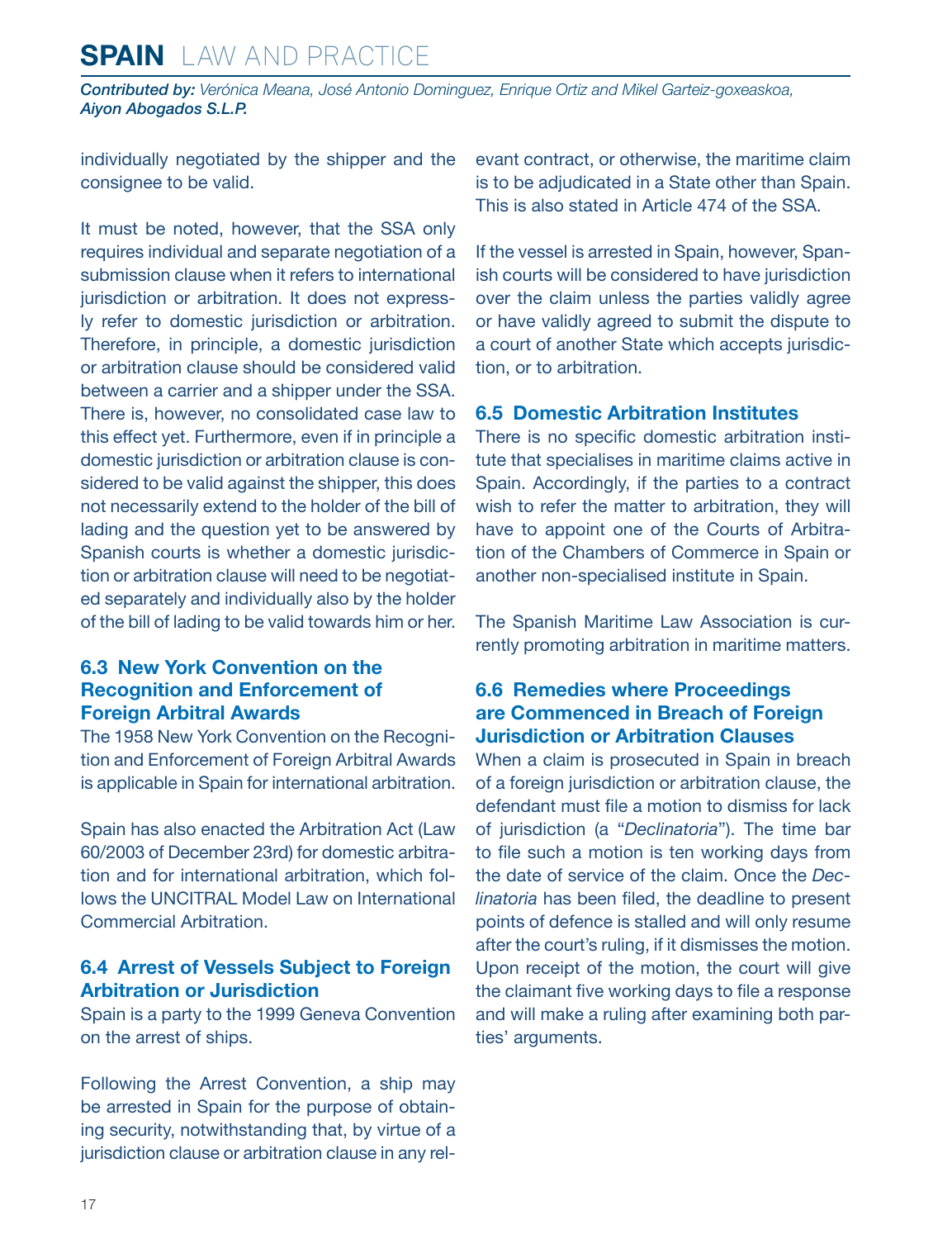<span id="page-17-0"></span>*Contributed by: Verónica Meana, José Antonio Dominguez, Enrique Ortiz and Mikel Garteiz-goxeaskoa, Aiyon Abogados S.L.P.* 

#### **7 . S H I P - O W N E R ' S I N C O M E TAX RELIEF**

#### **7.1 Exemptions or Tax Reliefs on the Income of a Ship-Owner's Companies** Spanish Tax Lease System

The Spanish tax lease system is currently regulated by the Spanish Corporate Income Tax Law 16/2012, of December 27th, which entered into force on 1 January 2013.

The former Spanish tax-lease system was considered by the European Commission to be an unlawful aid granted by the Spanish Authorities "incompatible" with the European principles of the market and competition, and recently, the judgment dated 23 September 2020 of the General Court of Justice of the European Union (T-515/13RENV – Spain v Commission) ratified the position of the European Commission (200/EU 17 July 2013). This judgment can be appealed in cassation before the Court of Justice of the European Union and does not have any impact on the new tax-lease system that is in force at present in Spain.

Basically, the new Spanish tax lease is a system of accelerated and anticipated depreciation of assets acquired through financial leasing, including any kind of vessel of sea transport (passengers, tugs, fishing, dredgers, barges, platforms, boats/yachts, etc), manufactured in or out of Spain, provided that (i) it is not manufactured in series/mass and (ii) its manufacturing period is at least one year. This new tax-lease system is not subject to prior approval by the Spanish Tax Administration.

#### Tonnage Tax in Spain

The Spanish Tonnage Tax regime is an alternative tax system to the regular rules of taxable profit determination for the companies that usually produce a tax benefit for the taxpayer.

This regime is a tax system for (qualifying) shipping companies to calculate their shippingrelated profits for Corporation Tax purposes. The shipping-related profits are calculated based on the tonnage of the (qualifying) ships used in the company's shipping trade.

The tonnage tax system in Spain is regulated by the Spanish Corporate Tax Act, 27/2014, December 27th.

This tax system is voluntary and subject to previous authorisation by the Spanish Directorate General for Taxation.

The main requirements to be met–by the shipping companies and their vessels–in order to be taxed on the bases of a tonnage tax system are the following:

#### Qualifying companies:

- must be registered in any of the Spanish Shipping registries (including the Spanish Shipping Registry of the Canary Islands (REBECA) in the Canary Islands);
- their business activity must include shipping management of owned and chartered vessels;
- they must themselves conduct the technical and crew management of the vessels and assume completely the responsibility derived from the nautical operation of the vessel(s) and ISM Code (IMO Resolution A 741).

#### Qualifying ships:

- must be operated from Spain or any country of the European Union;
- must be sea-going vessels for sea transport, carriage of goods or passengers, rescue vessels and other services that must be rendered at sea (tugs and dredgers have some specific requirements).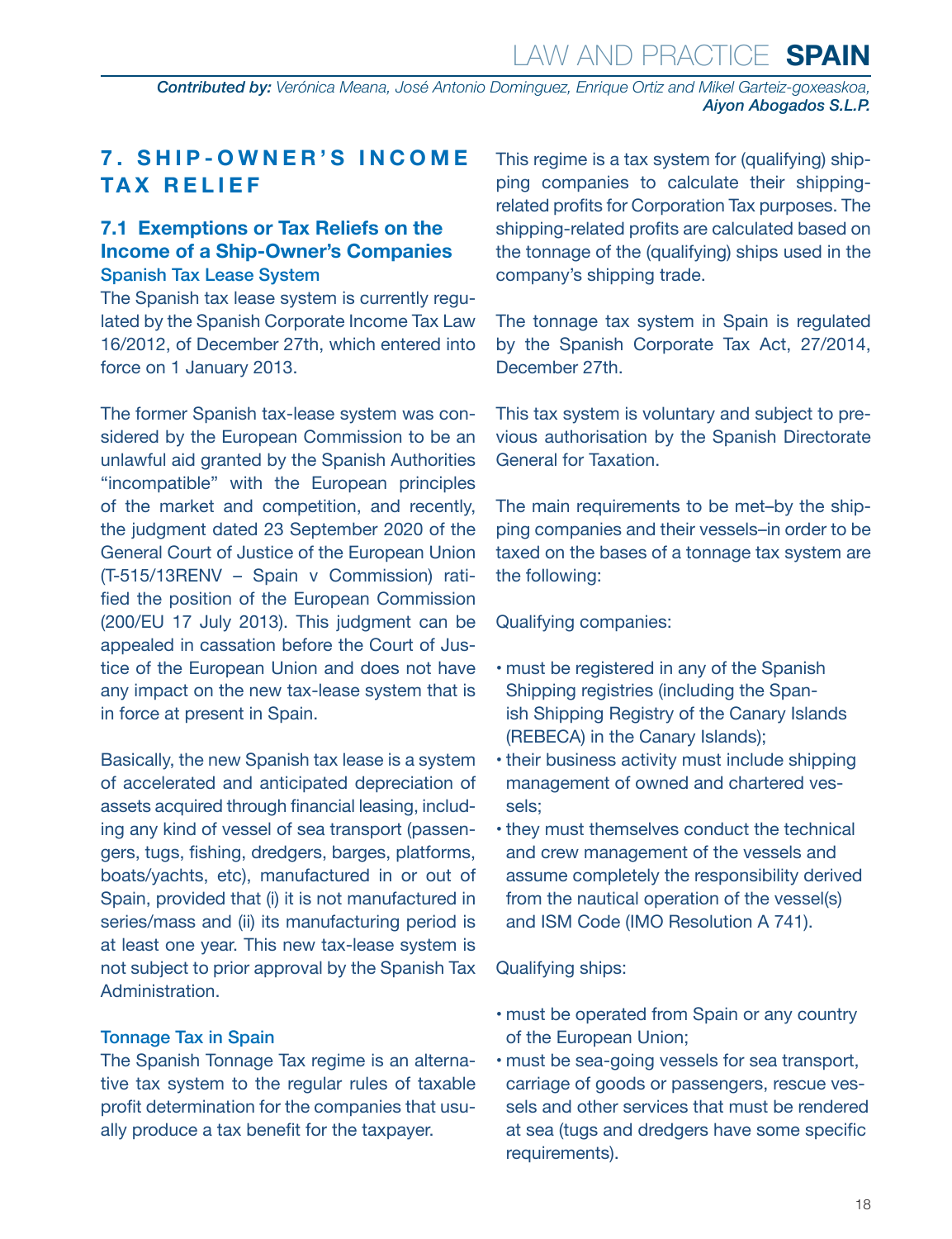<span id="page-18-0"></span>*Contributed by: Verónica Meana, José Antonio Dominguez, Enrique Ortiz and Mikel Garteiz-goxeaskoa, Aiyon Abogados S.L.P.* 

This system will not apply:

- if all vessels are not registered in Spain or any other country of the European Union;
- if the vessels are intended, directly or indirectly, for fishing, recreational or sports activities;
- if certain circumstances derived from or in connection with particular European Regulations occur at the same time at the shipping company.

#### Spanish Shipping Registry of the Canary Islands

Finally, for those shipping companies whose vessels are registered in the special Spanish Shipping Registry of the Canary Islands (REBE-CA), Spanish Law 19/1994 for the modifications of the Canary Islands' economic regime and tax system establishes–together with other tax advantages such as bonuses in Social Security and others–a corporate tax rebate of 90%.

#### **8. IMPLICATIONS OF THE CORONAVIRUS PANDEMIC**

#### **8.1 COVID-19-Related Restrictions on Maritime Activities**

During the State of Alarm declared by the Spanish Government, an abundance of Ministerial Orders and recommendations were issued in order to reduce the impact of the pandemic caused by COVID-19. Some of these restrictions applied to the entry of cruise ships, to the entry of recreational yachts that did not have their port of stay in Spain or to limited cabotage sea transportation, among others. Most of these restrictions are not in force anymore.

In any event, it is important to note that the Spanish Government and Authorities' orders and recommendations are under continuous revision to adapt their content to any changes in the progress of the pandemic and, currently, the authorities are focused on controlling the embarkment and disembarkation of crew members and passengers and have restrictions in place for when a case of COVID-19 is detected on board that may affect the issuing of the Free *Practique* Certificate necessary to berth and operate in a Spanish port.

#### **8.2 Non-performance of a Shipping Contract**

There are two legal instruments to deal with the cases of inability to perform a contractual obligation that have been raised during the pandemic.

One is based on Article 1105 of the Spanish Civil Code that regulates force majeure. This Article establishes that no liability will be awarded when there are unforeseeable circumstances that prevent someone from fulfilling a contract. Under Spanish law, the parties do not need to contemplate this exception in the contract for it to apply. Therefore, to be able to raise the force majeure defence, courts analyse the particular circumstances of the case to determine whether these totally prevent the party from fulfilling a contract and whether they are really unforeseeable.

A similar exception is the principle of "rebus sic stantibus" (meaning "things standing thus") created by case law that stipulates that, where there has been a fundamental and extraordinary change of circumstances that are unforeseeable and alter the contractual equilibrium, a party may request a modification of its contractual obligations, withdraw from or terminate a contract. At the beginning of the pandemic, Spanish courts applied the principle of rebus sic stantibus when any such fundamental change of circumstances was unforeseeable and made compliance with the contract extremely onerous for the parties. Courts have applied the rebus sic stantibus doctrine in a very cautious and limited manner and the circumstances of the matter are always analysed on a case-by-case basis.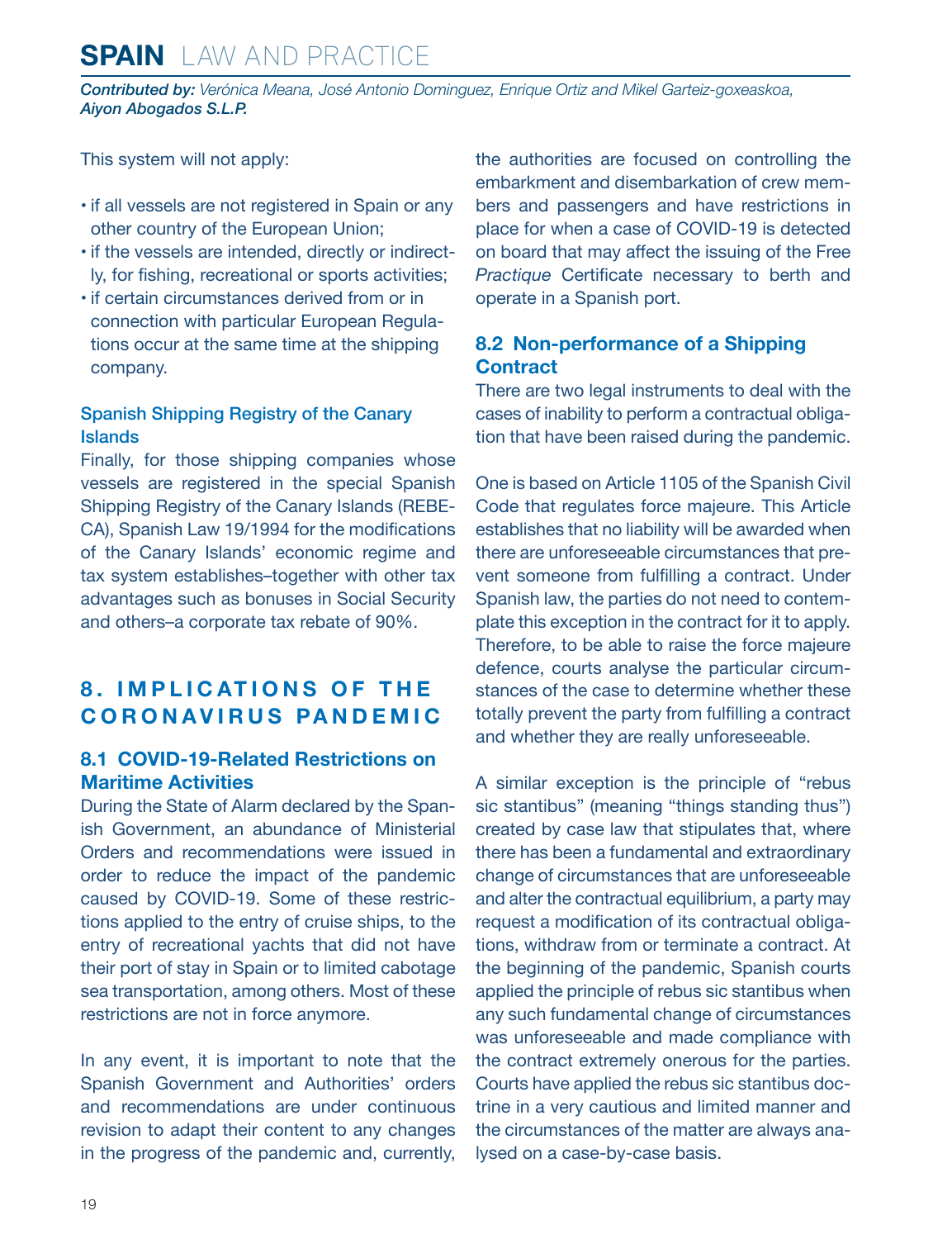<span id="page-19-0"></span>*Contributed by: Verónica Meana, José Antonio Dominguez, Enrique Ortiz and Mikel Garteiz-goxeaskoa, Aiyon Abogados S.L.P.* 

At present, taking into account the current circumstances surrounding the pandemic as a result of COVID-19, and unless new developments appear, it is possible that a defence based on force majeure or rebus sic stantibus would not succeed.

It must also be noted that many shipping contracts provide for English law to apply.

#### **8.3 Enforcement of the "IMO 2020" Rule Relating to Limitation on the Sulphur Content of Fuel Oil**

Spain has implemented IMO 2020, which limits the sulphur content of fuel oil used on board ships from 3.5 to 0.5% m/m (mass by mass). The Authorities responsible to enforce sulphur-content limitations are the Directorate General of the Merchant Navy (DGMM) and the Harbour Master Offices that are subordinated to the DGMM.

According to Articles 10 and 11 of Royal Decree 61/2006 of January 31st (as amended by Royal Decree 290/2015 of April 17th), there are two limits:

- a limit of 0.10% m/m for vessels within Spanish ports or operating in territorial waters and exclusive economic zone (EEZ) waters within the emission control areas (ECAS);
- a limit of 0.5% m/m for territorial waters and EEZ waters outside the emission control areas (ECAS).

Spain, however, does not have any ECAS at the present time. Therefore, the current limit is 0.10% m/m for vessels at Spanish ports and 0.5% m/m for vessels operating in Spanish territorial waters or in waters within the Spanish jurisdiction.

Should a Harbour Master detect an infringement of the aforementioned limits, normally in the course of a PSC inspection, a sanctioning proceeding will be initiated against the Master and ISM Manager of the vessel and this proceeding may result in a penalty of a maximum of EUR120,000.

The Spanish Marine Authorities are very active in the monitorisation of sulphur contents in marine fuel oils and penalties have already been imposed for breaching the limit.

#### **8.4 Trade Sanctions**

Spain implements all the international trade sanctions of both the UN and the EU. Spain does not have an autonomous sanctions regime.

The international trade sanctions adopted by the EU are implemented and/or adopted through national measures. The national competent authorities are responsible for establishing internal sanctions in the case of violation of restrictive measures, granting exceptions, receiving and co-operating with other Member States and acting as a liaison with the sanctions' committees. The Spanish competent authorities are the Secretariat of Commerce and the Secretariat of Treasury, both belonging to the Ministry of Economic affairs, and the Secretariat of Taxes, belonging to the Ministry of Finance and Civil Service.

Spain has not published its own list of sanctioned individuals and entities and refers to the EU and UN lists.

#### **9. ADDITIONAL MARITIME OR SHIPPING ISSUES**

#### **9.1 Other Jurisdiction-Specific Shipping and Maritime Issues**

One of the topics that could be of interest and that is not covered in previous sections would be the possibility of a direct action against P&I Clubs under the SSA.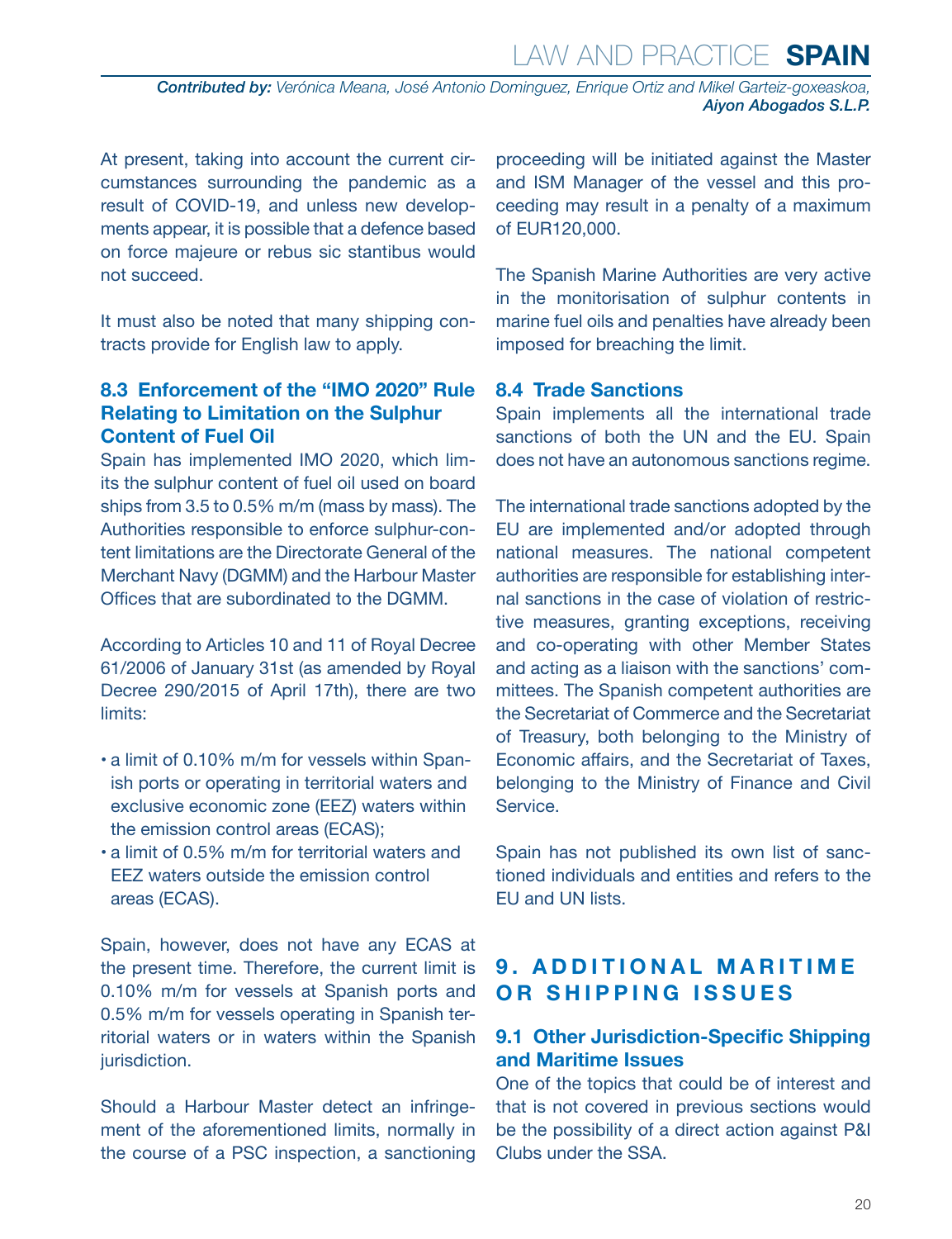*Contributed by: Verónica Meana, José Antonio Dominguez, Enrique Ortiz and Mikel Garteiz-goxeaskoa, Aiyon Abogados S.L.P.* 

Under Spanish Law, a direct action against the civil liability marine insurer is possible. Not only does the Criminal Code establish this for civil liability derived from a criminal offence, but it is also established in general for maritime risks in civil matters by the Spanish Shipping Act 2014 (SSA). The Spanish Shipping Act declares that any clause on a marine insurance contract preventing a direct action by a third party (the victim) would be null and void. The question to be decided is whether this provision extends to P&I Clubs, which are regularly subject to the "pay to be paid" rule and establish the application of English law in their Rules. Prior to the Spanish Shipping Act, the Spanish Supreme Court had ruled that there was no direct action against P&I Clubs, as they are considered large-risk insurance contracts. However, there are no definitive and clear precedents under the new Spanish Shipping Act. There are some judgments that, in obiter dicta, suggest that P&I Clubs may be subject to a direct action (eg, a judgment issued by Mercantile Court 3 of Vigo dated 16 January 2018) but the issue has yet to be judicially clarified. However, in crew-member personal injury claims, the Spanish Labour Courts have established the existence of a direct action against the P&I Club, based on the SSA.

The project to modify the SSA includes a provision to amend Article 465 of the SSA and to regulate P&I insurance, establishing that a direct action will exist when it is so established by International Conventions to which Spain is a party, or by European Regulations.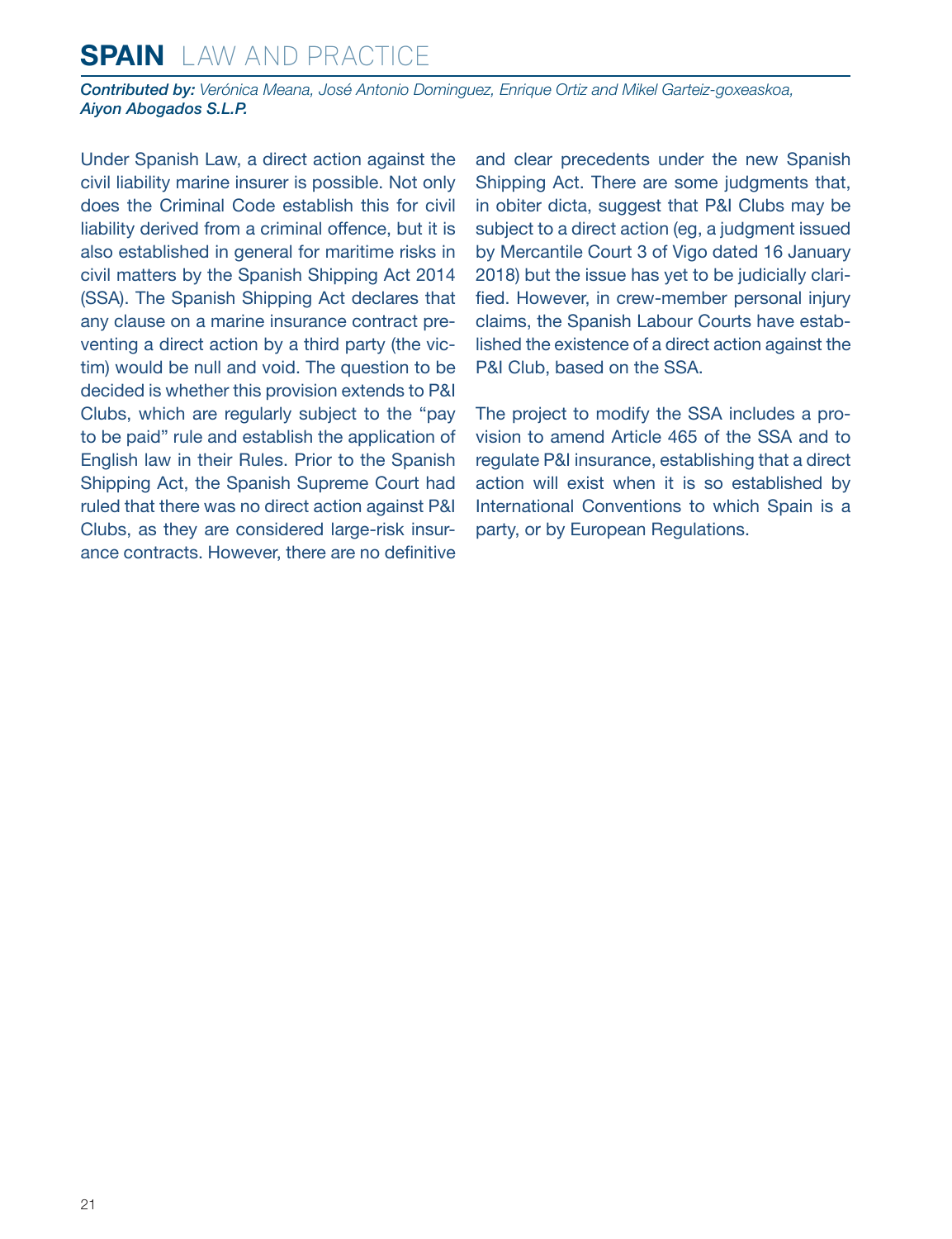*Contributed by: Verónica Meana, José Antonio Dominguez, Enrique Ortiz and Mikel Garteiz-goxeaskoa, Aiyon Abogados S.L.P.* 

**Aiyon Abogados S.L.P.** is a boutique law firm formed by a team of top-tier lawyers highly experienced in litigation, arbitration, negotiation and contract-drafting. The firm offers assistance in any port and court in Spain, through its four offices in Bilbao, Madrid, Algeciras and Cadiz. The firm's main areas of practice are shipping (both dry and wet), transport, international trade, and insurance law. The firm is known for its excellent emergency-response capabilities. Among regular clients of Aiyon Abogados are ship-owners, charterers, large trading companies, freight-forwarders (NVOCC), P&I clubs,

defence clubs, H&M insurers, cargo insurers, tug companies, port terminals and ship agents. Some relevant cases in which Aiyon lawyers have intervened are the PRESTIGE, MAERSK HONAN, Hanjin Shipping bankruptcy, MODERN EXPRESS, GRANDE AMERICA, COSTA CON-CORDIA, FRIESLAND, DENEB and SOROLLA. Aiyon is a member of the Spanish MLA and other relevant professional associations. Aiyon regularly co-operates with the Spanish Maritime Institute, other maritime LLM and many universities (Deusto, Basque Country, La Laguna, Cadiz and others).

#### <span id="page-21-0"></span>**AUTHORS**



**Verónica Meana** holds a law degree from the CEU. San Pablo University of Madrid (1994) and an LLM in US Law for Foreign Lawyers from the University of Texas (USA, 2000). Verónica

specialised in shipping law in HFL (London) in 1995. In 1996 she joined Fernando Meana Green y Asociados Law firm in Madrid. In 2015 she became a partner at Aiyon Abogados. Verónica has broad experience in all areas of maritime law, such as contractual disputes and passenger claims, claims under charterparties and/or bills of lading, collisions, groundings and other maritime accidents, recreational yacht incidents, domestic road transport law and Convention on the Contract for the International Carriage of Goods by Road (CMR). Verónica is a regular contributor to specialised publications and gives lectures in universities and companies in the shipping industry.



**José Antonio Dominguez** holds a law degree from the University of Deusto (2007) and a Masters' degree in Port Companies Management and in Maritime Law from the same university

(2006). He also attended a Masters' Programme in Maritime Law from the University of Oslo/Scandinavian Institute of Maritime Law (Norway, 2008). He also holds an STCW OOW Certificate for working as a deck officer on passenger and ro-ro vessels. As a lawyer, José joined the Bar Association in 2008 and since then he has provided advice, both contentious and non-contentious, to clients in all kinds of maritime disputes, including high-profile cases. José became a partner at Aiyon Abogados in 2015.